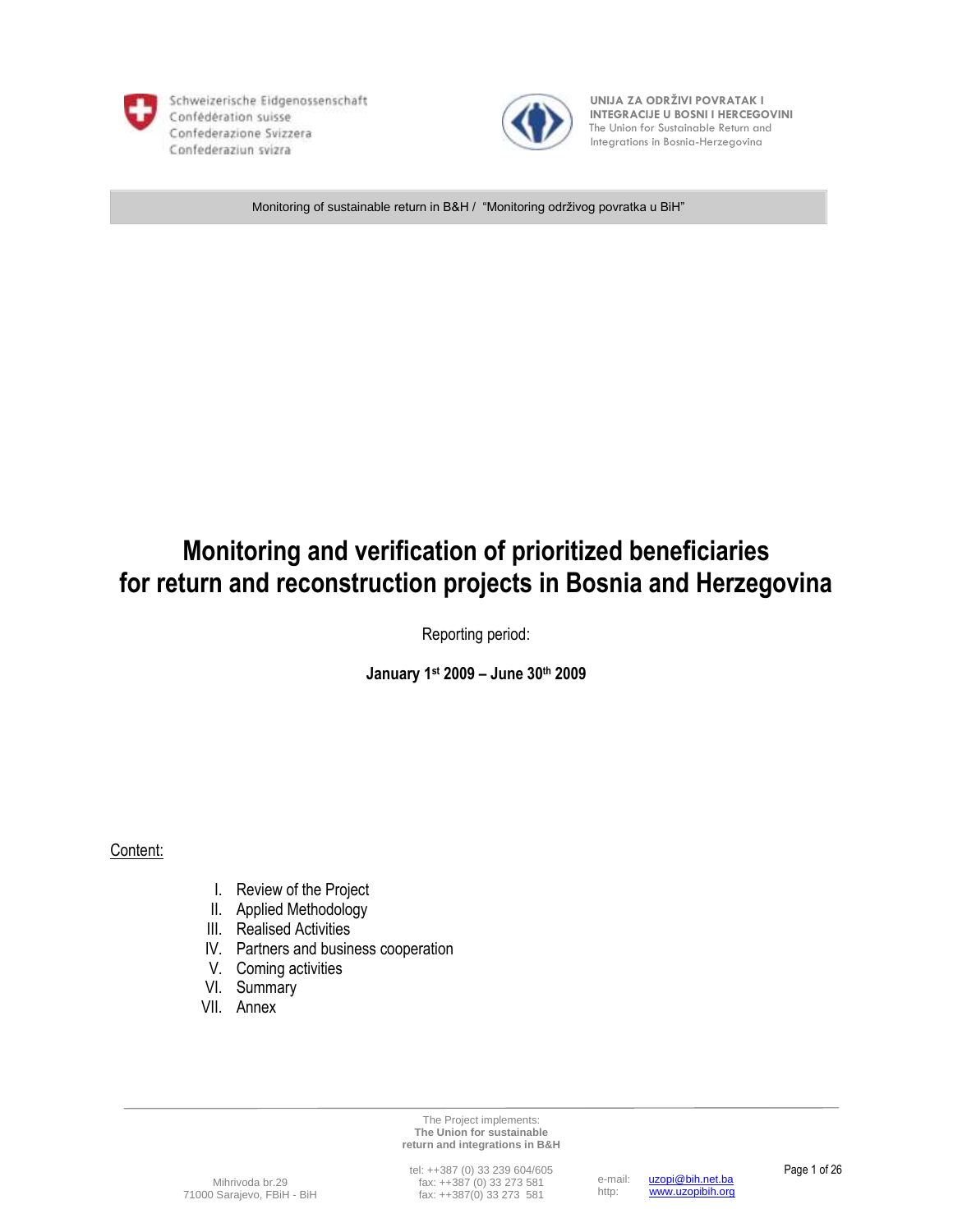## **CONTENT**

| Strategy of the Union for monitoring of the beneficiary selection process for house reconstruction 5 |  |
|------------------------------------------------------------------------------------------------------|--|
|                                                                                                      |  |
|                                                                                                      |  |
|                                                                                                      |  |
|                                                                                                      |  |
|                                                                                                      |  |
|                                                                                                      |  |
|                                                                                                      |  |
|                                                                                                      |  |
|                                                                                                      |  |
|                                                                                                      |  |
|                                                                                                      |  |
|                                                                                                      |  |
|                                                                                                      |  |
|                                                                                                      |  |
|                                                                                                      |  |
|                                                                                                      |  |
|                                                                                                      |  |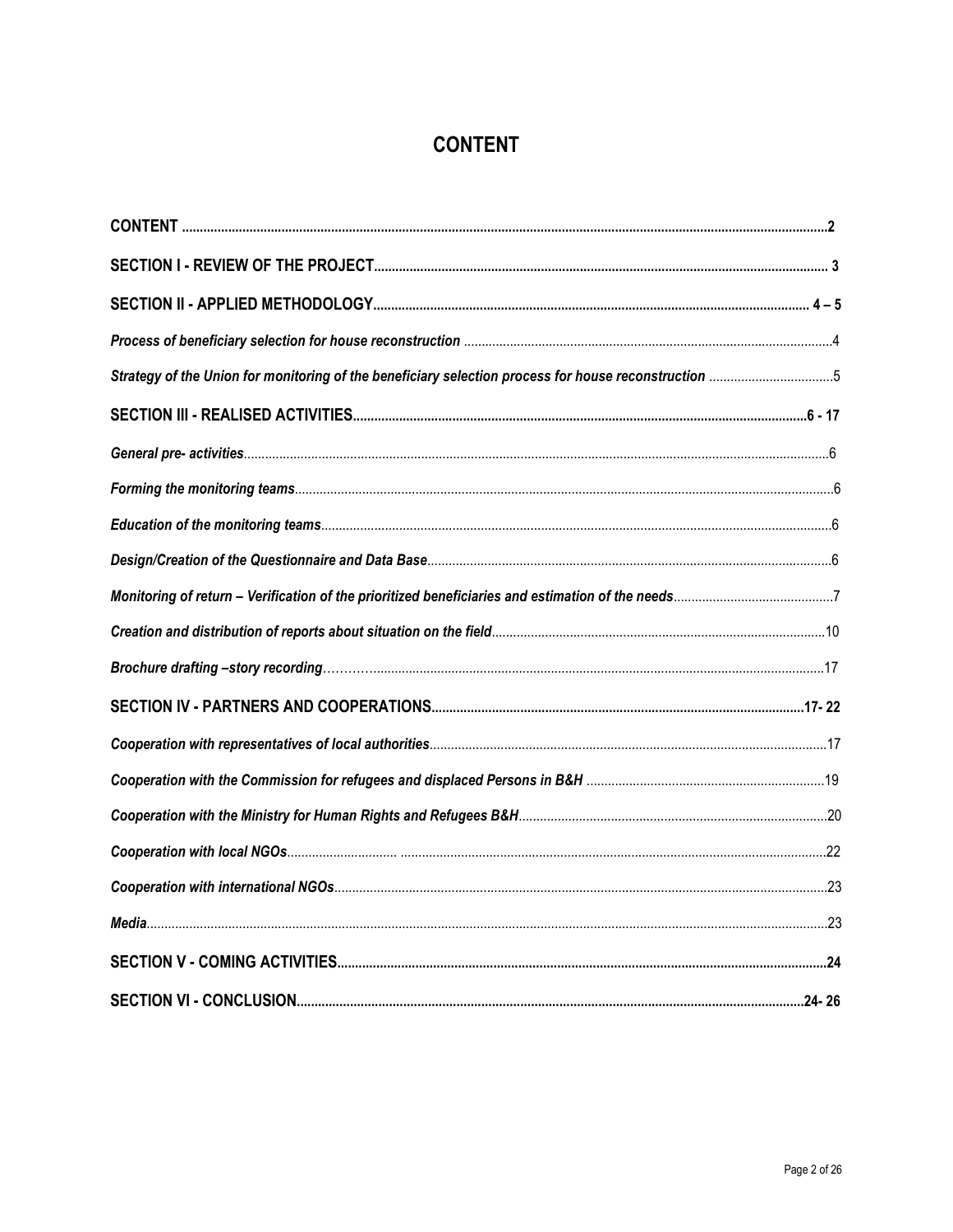## **I. REVIEW OF THE PROJECT**

Signing the General Framework Agreement for Peace (GFAP) in Bosnia and Herzegovina marked the end of a four year war in BiH. The consequence of the war was the displacement of half of the country's population or 2.2 million people from their pre-war homes.

Today, after 13th years of Dayton Agreement, there are a large number of refugees and displaced persons who are still waiting the main preconditions for permanent return to be provided. The actual registration data of potential returnees show that approximately 43'000 families (including around 2'000 families who are still in collective centers) or 140'000 persons, still need reconstruction assistance in order to be able to return<sup>1</sup>.

However, in recent years the interest for financing the reconstruction programs has been decreasing because of the fact that real process of return is really low and the huge number of reconstructed housing units has in the meantime changed their owner. This especially affects the most vulnerable people: Internally displaced persons (IDPs) potential minority returnees, who are living in poverty and are genuinely interested in return to their pre-war areas of residence.

Therefore the key priority set ahead by those responsible for the process of sustainable return is to ensure that IDPs, which fall within the most socially vulnerable categories of the population, and have expressed their genuine interest for return to their pre-war homes, are really the ones given priority in selection for return and housing reconstruction assistance programmes in period 2008-2010. With development and consistent use of transparent general and special criteria for selection of beneficiaries, the priority will be given to those in the most need and the return process speeded up.

The project that implements the Union for sustainable return and integrations in B&H implies monitoring and verification of prioritized beneficiaries for return and reconstruction projects in Bosnia and Herzegovina.

**Overall goal of the project:** Contribution to the insurance of the basic preconditions for voluntary and sustainable return of minority returnees, respecting the principles of transparency and equality in prioritization of beneficiaries of return related assistance programmes.

**Purpose and output 1:** *Decreasing of Poverty of the most vulnerable ones among returnees, displaces persons and refugees by ensuring that support (reconstruction, economic support – employment opportunities, etc.) is being adequately distributed in accordance with the established criteria and priorities.* 

**Purpose and output 2:** *Improving transparency of operations and accountability of the National Commission for Refugees and IDPs, National Fund for Return, Ministry for Human Rights and Refugees of BiH, as well as entities' Ministries for Refugees and IDPs.*

**Purpose and output 3:** *Establishing of basic pre-conditions for sustainability of return and effective utilization of financial means - joined funds of entities, Brcko District, Ministry for Human Rights and Refugees of B&H, and national and international donors - earmarked for the return assistance.*

The main *project activities* include combination of NGOs´ capacity building, monitoring of return process, estimations of return, promotions, public advocacy, critics toward authorities: forming of monitoring teams, education of monitoring teams, creation of questionnaire and database, list verification of prioritized beneficiaries, monitoring of beneficiaries selection process, estimation of needs, reports drafting about mistakes on the field, distribution of the report to the competent institutions, media´ monitoring, brochure drafting.

<sup>1</sup> Source: Ministry for human rights and refugees of B&H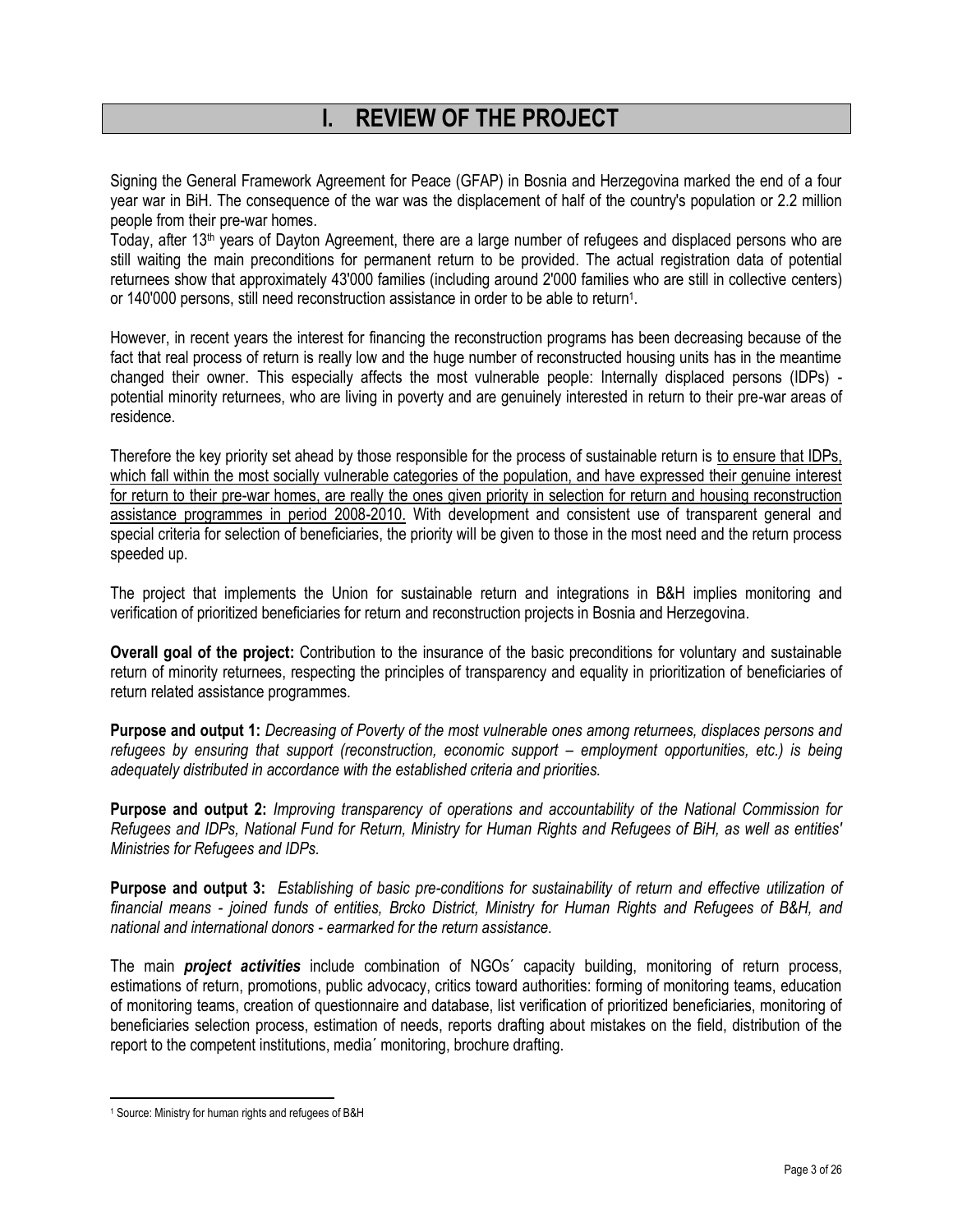**The project direct beneficiaries** are Ministry of Human Rights and Refugees of B&H, local authorities, entity governments, national and entity Institutions of Ombudsman, municipal associations of refugees, IDPs and returnees (members of the UARDP), NGOs dealing with human rights protection, and international donors.

**The end beneficiaries** of the project are IDPs and refugees – potential minority returnees, registered for return and housing reconstruction assistance, who are genuinely interested in return to their pre-war areas of residence, and who fulfill all criteria defined by the Law.

The project will cover the whole territory of Bosnia and Herzegovina, wherever the return is happening.

**Project duration:** February 1st 2008 – December 31st 2010

**Budget of the project:** CHF 393'276.--

## **II. APPLIED METHODOLOGY**

### *Process of beneficiaries' selection for house reconstruction*

Institution competent for the process of sustainable return is state Commission for refugees and displaced persons of B&H (hereafter: The Commission). Commission´s competence is coordination and stimulation of consultations between entities related to the implementation of projects for return, but also related to the questions of achieving of basic precondition for return and sustainability of returnees.

The Commission is especially competent for: <sup>2</sup>

- Approval of projects for reconstruction and return
- **Approval of common projects**
- Issuing of authorization for financial realisation of approved projects
- **Monitoring of financial realisation of approved projects**

Nomination of Commission´s members performs the Presidency of B&H.<sup>3</sup> The Commission has nine (9) members (representatives of state and entities ministries for refugees and displaced persons), two (2) permanent participants in Commission´s work from international organizations / institutions, three (3) observers from international organizations / institutions in B&H, as well as observers from NGOs - related with issues of refugees and displaced persons in B&H (representatives of the Union have status of observers).

The realization of the reconstruction project goes in following order: after the Commission approve the projects for reconstruction and allow resources for their implementation, selected municipalities accept main role in further project realisation on local level by signing "Memorandum of Understanding" (shortly MoU). In other words, municipal commissions perform the end beneficiaries' selection for reconstruction of houses.

In order to provide transparency of beneficiaries´ selection process, the Commission drafted the Guideline for work of municipal commissions that obligates them to commit with the rules: "THE GUIDELINE ABOUT THE WAYS AND PROCEDURES FOR SELECTION OF BENEFICIARIES FOR RETURN AND RECONSTRUCTION PROJECTS".*<sup>4</sup>*

<sup>2</sup> Commision competency is defined by Article 23. in "Law about refugees from B&H and displaced persons in B&H" ("Official Gazette of B&H", no. 23/99, 21/03 and 33/03)

<sup>&</sup>lt;sup>3</sup> Based on Article 23. of "Law about refugees from B&H and displaced persons in B&H" ("Official Gazette of B&H", no. 23/99, 21/03 and 33/03) and proposed by Council of Ministries of B&H,Governments of entities and Government of District Brĉko

<sup>4</sup> Based on Article 22. and 23. Of above menitioned Law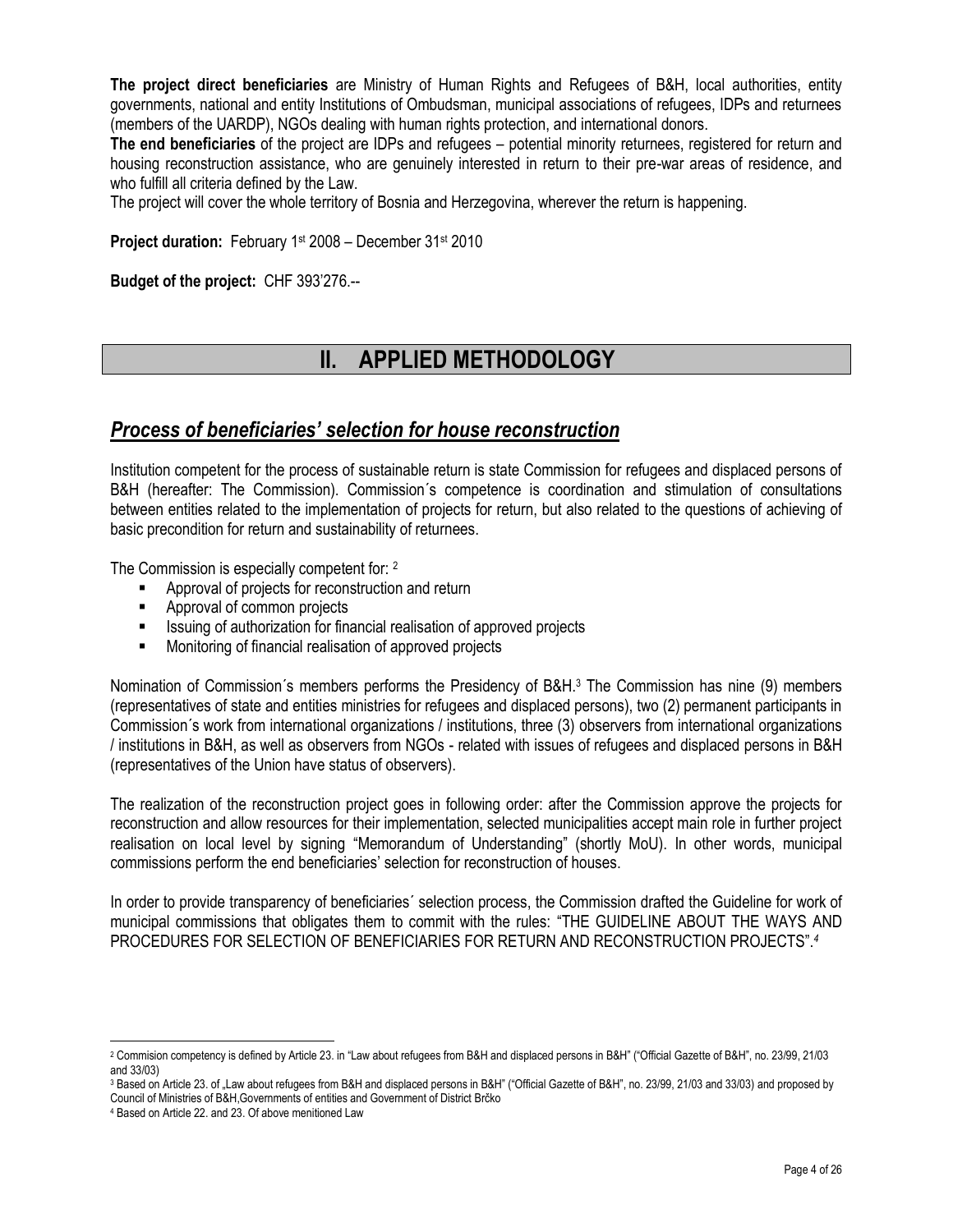This Guideline determines the criteria and procedures for selection prioritized beneficiaries for return and reconstruction projects for the purpose of return, gives directions in implementation process of selection prioritized beneficiaries for reconstruction projects, and determines constitution and the way for work of municipal commissions for beneficiaries' selection.

Municipal Commission contains representatives of municipality, authorized representative of donor, representative of association that works on issues related to refugees and displaced persons and representative of associations of returnees.

The process of beneficiaries´ selection on municipal level (after signing MoU with state Commission) goes in following order: forming of municipal commissions, publishing of notification for potential beneficiaries of assistance, identifying of general and special criteria's, scoring and end beneficiaries' selection.

### *Strategy of the Union for monitoring of beneficiaries selection process for reconstruction assistance*

Since the above mentioned procedure is very complex, it was necessary to draft Strategy for monitoring of entire process in order to obtain the projects aims. With regard to the involvement of all governmental levels in process of beneficiaries' selection for reconstruction assistance, the project implementer (the Union for sustainable return and integrations in B&H) has made such Strategy that enables the monitoring of that process on all authority levels.

The Strategy is based on so called "bottom-up" approach (from above to down). This approach means monitoring of process on level of citizens, on level of local community (local communities – the places of returnees), on level of municipality and on the state level. The monitoring of process means also data exchange in two directions between the Union and stakeholders on certain level, as follows:

- Monitoring on level of citizens / local communities includes exchange and gathering of information about potential returnees, as well as determination of needs for those who have returnees. The Union´s Strategy in this level is work with 90 local associations – members (data exchange in both directions). The union gives the inputs – educates its members about beneficiaries selection process, about the ways and techniques of valuation about returnees´ needs on the field, about the way of municipal commissions´ work, where the Union members perform field visits and deliver reports to the Union.
- Monitoring on level of municipality means monitoring of municipal commissions´ work. It is planned on way that representatives of associations (the Union´ members) become a part of municipal commissions in order to monitor the commission´s work directly. To realized this activity it is necessary to establish cooperation between the Union and municipality (to get approval of municipality), to lobby that representatives of associations become a part of municipal commissions. On this level it is planned data exchange between the Union and member associations (the Union educates its members about general and special criteria's for assistance distribution, and members deliver reports about the work of municipal´ commissions to the Union)
- Monitoring on state level means receiving information from the field (from associations) and reactions towards higher authority levels: the Union as observer in state Commission (gives suggestions during selection of municipalities, delivers reports about observed malfunctions in work of municipal commissions, reports about wrong beneficiaries selection, and analysis of needs on the field as well), the Union as partner to the Ministry for human rights and refugees of B&H in drafting of Revised Strategy of return, reactions toward Parliament of B&H, etc.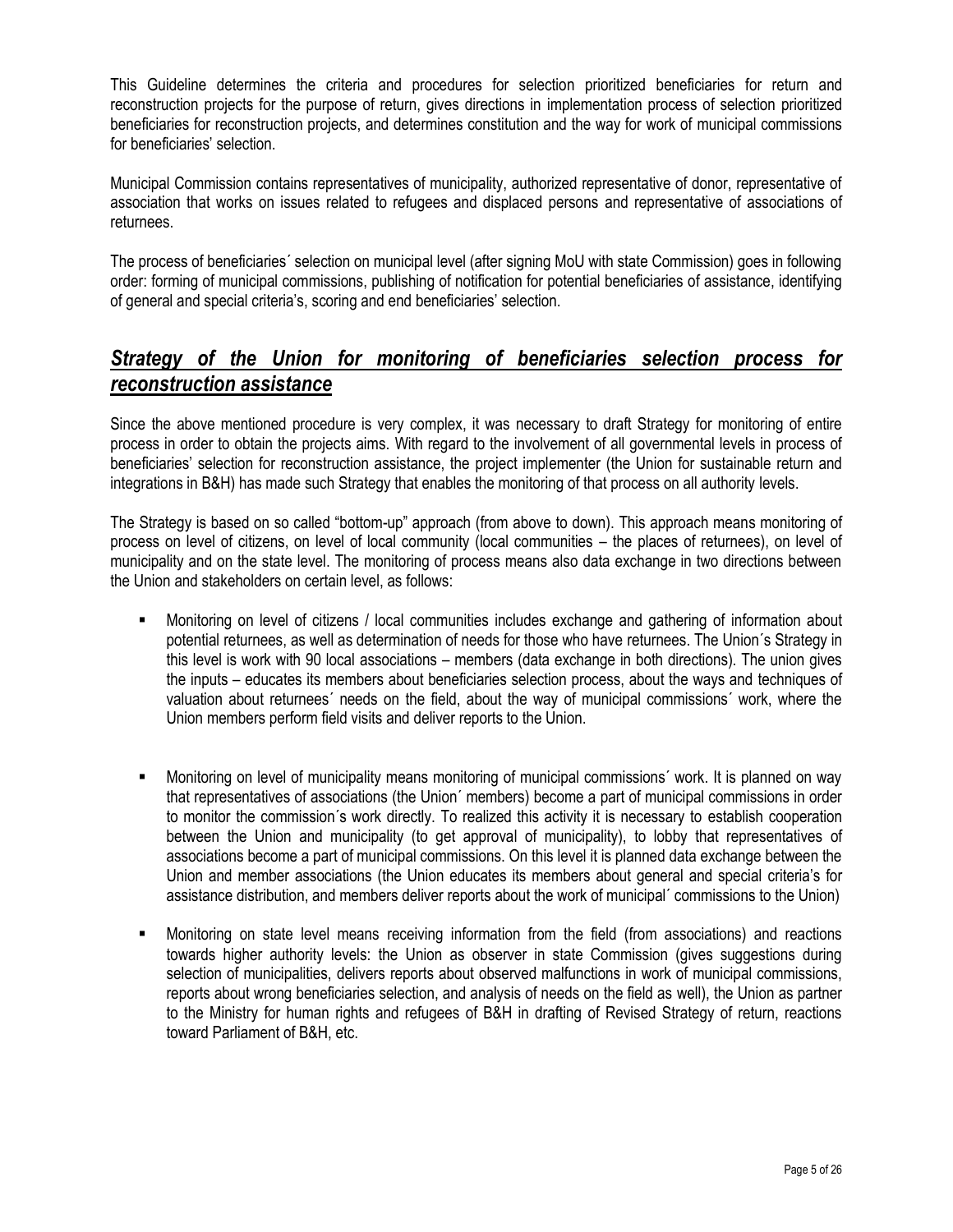Beside of these three-level monitoring, the Union informs the publicity in the same time about the results of monitoring – media´ covering of achieved results (cooperation with local and state media, press releases, etc)

This means continual inter-active communication of the Union with:

- 90 association members: meetings with representatives of associations, sending of letters, educations, delivery of reports (monitoring of return, estimation of needs, prioritized beneficiaries list verification, the work of municipal commissions, current situation in return process, etc)
- Municipalities in B&H: meetings with municipal representatives, sending of letters, signing of MoU, reaction on the work of municipal commissions, participation in work of municipal commissions, receiving of reports about the wok of municipal commissions.
- Higher authority levels: meetings with representatives of institutions, participation in work of state Commission, monitoring of Commission´s Sessions, sending of letters, delivery of reports with suggestions, reactions about observed malfunctions, etc.
- Media on local and state level: media´s covering of all mentioned above, press releases, etc.

On the end archiving of all received documents: starting from monitors' field reports, reports about the work of municipal commissions, reports of state Commission, to the work on revision of Strategy for return, etc.

## **III. REALIZED ACTIVITIES**

### *General pre-activities*

Those activities include meetings between:

- The Union  $\leftrightarrow$  Associations: introducing the aims of the project, explanation of the beneficiary selection process and their role in it, agreement about candidate nominees in monitoring teams, defining the procedures of the Commission (circular letter, reporting system)
- The Union  $\leftrightarrow$  State institutions (Ministry for human rights and refugees of B&H, State commission for refugees and displaced persons, entity ministries for refugees): membership in Commission as observer, signing of the Memorandum of Understanding (MoU)
- The Union ↔ Municipality (municipal Commissions): contacting all selected municipalities, signing of the MoU, nominating ("injecting") representatives of member associations of the Union in work of municipal commissions.

### *Forming the monitoring teams*

Described in previous Reports

### *Education of the monitoring teams*

Described in previous Reports

### *Design/Creation of the Questionnaire and Data Base*

Described in previous Reports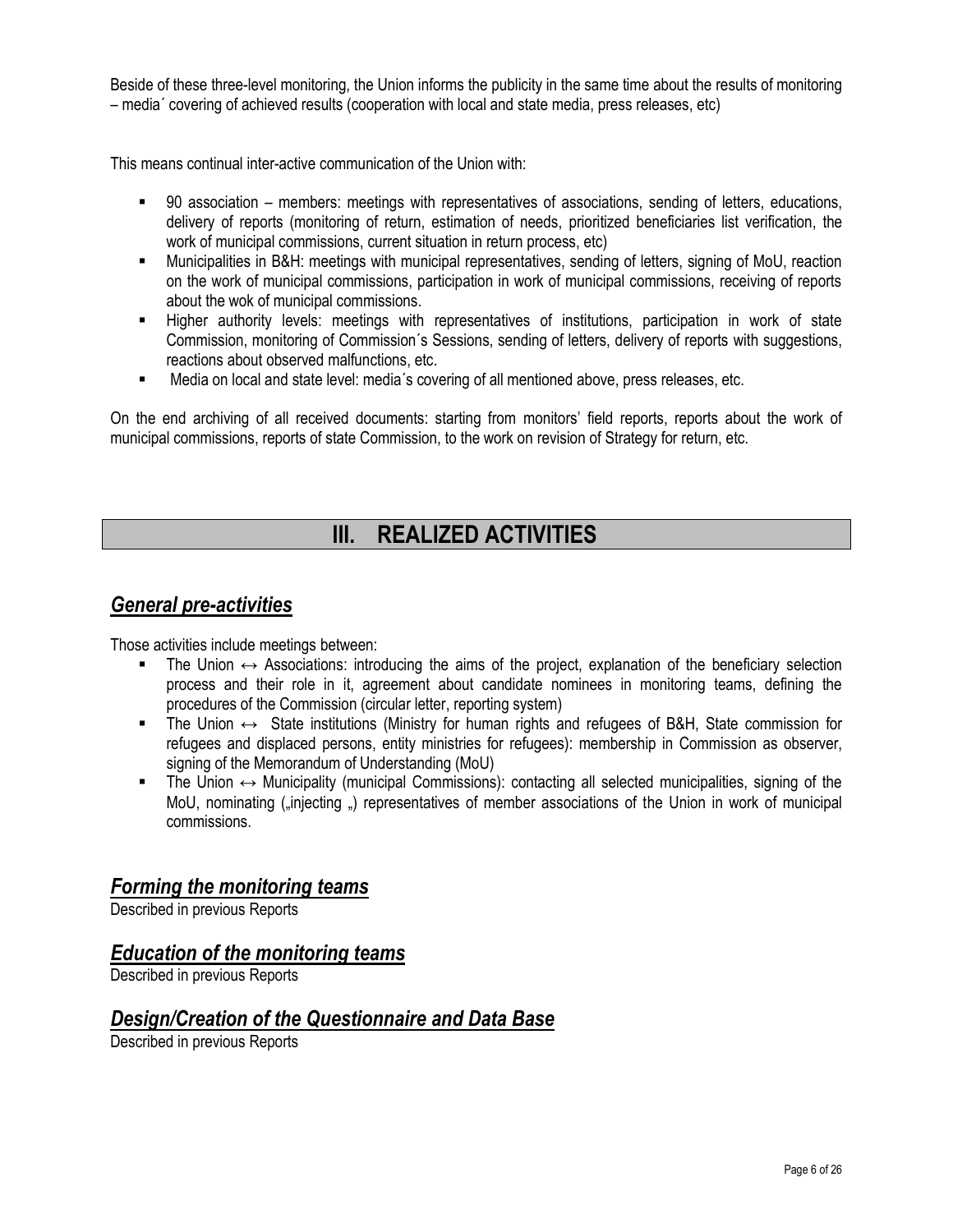### *Monitoring of return – Verification of the prioritized beneficiaries and estimation of the needs*

It includes:

- Verification of the lists with prioritized beneficiaries on the field verification if the real situation on the field accord to the data list (beneficiaries of the double assistance for reconstruction...)
- Nominees of potential beneficiaries identified on the field that are in real need and fulfilled general and special conditions for reconstruction assistance. Nomination toward municipal commissions.
- In the same time with list verification of selected beneficiaries, the monitoring of real return (those whose houses have been reconstructed) and estimation of socio-economic needs are under investigation.
- Preparation and sending the reports from the field (about lists correctness, about the work of municipal commissions, about eventually observed malfunctions, ...) to the Union

The main aim of this activity is to research, select and analyze information about actual/realistic situation of the refugee return process, as well as to give distinctive recommendations about the ways how to resolve identified problems and obstructions in implementing of human rights of refugees, displaced persons and returnees.

Information and recommendations in Report could also be used as base for defining next activities of domestic and international institutions and organizations involved in refugee return process.

According to our opinion, such method and the way of validation of the actual information present the best and the most effective method, not just for verification of prioritized beneficiary list related with reconstruction of destroyed houses, but also to submit the numbers of displaced persons, numbers of reconstructed and unreconstructed houses and infrastructures, as well as to submit the needs of the families for sustainable return.

In first semester of 2009, the Union for sustainable return and integrations in B&H, in coalition with its member associations, has continued with the monitoring of the selection process of beneficiaries related with house reconstruction projects. Validating the data on the field, certain irregularities have been observed in a work of municipal commissions.

The Union selected all reports from the field with observed irregularities and made the report that has been delivered to higher authority levels in B&H (see activity: "*Creation and distribution of the report on the situation on the field*").

Related to the valuation of the needs, the Union for sustainable return and integrations in B&H investigates not just the segment of reconstruction of the houses, but the Union also concentrated its activities toward the 10 areas, such as employment, education, health care, infrastructure, social policy, return sustainability, care of older and invalid persons, and closing the collective centers for living.

**Working method** – communication with direct beneficiaries that need assistance; communication with municipal departments for general directory, presidents and secretaries of local community in municipalities, communication with the member associations of the Union from selected municipalities and through the field visits of our monitors.

After creating the method for work, 140 letters have been distributed to the addresses of municipal departments requesting the delivery of lists and contact details of the persons in local communities. It is a great pleasure that we have received replies/answers from 138 municipalities (only Usora and Uskoplie Municipalities did not send any reply). Based on selected contact details of local community representatives, the address book of local communities in B&H has been made (**the address book contains 2.244 local communities, regarding 138 municipalities) (see Annex 1.)**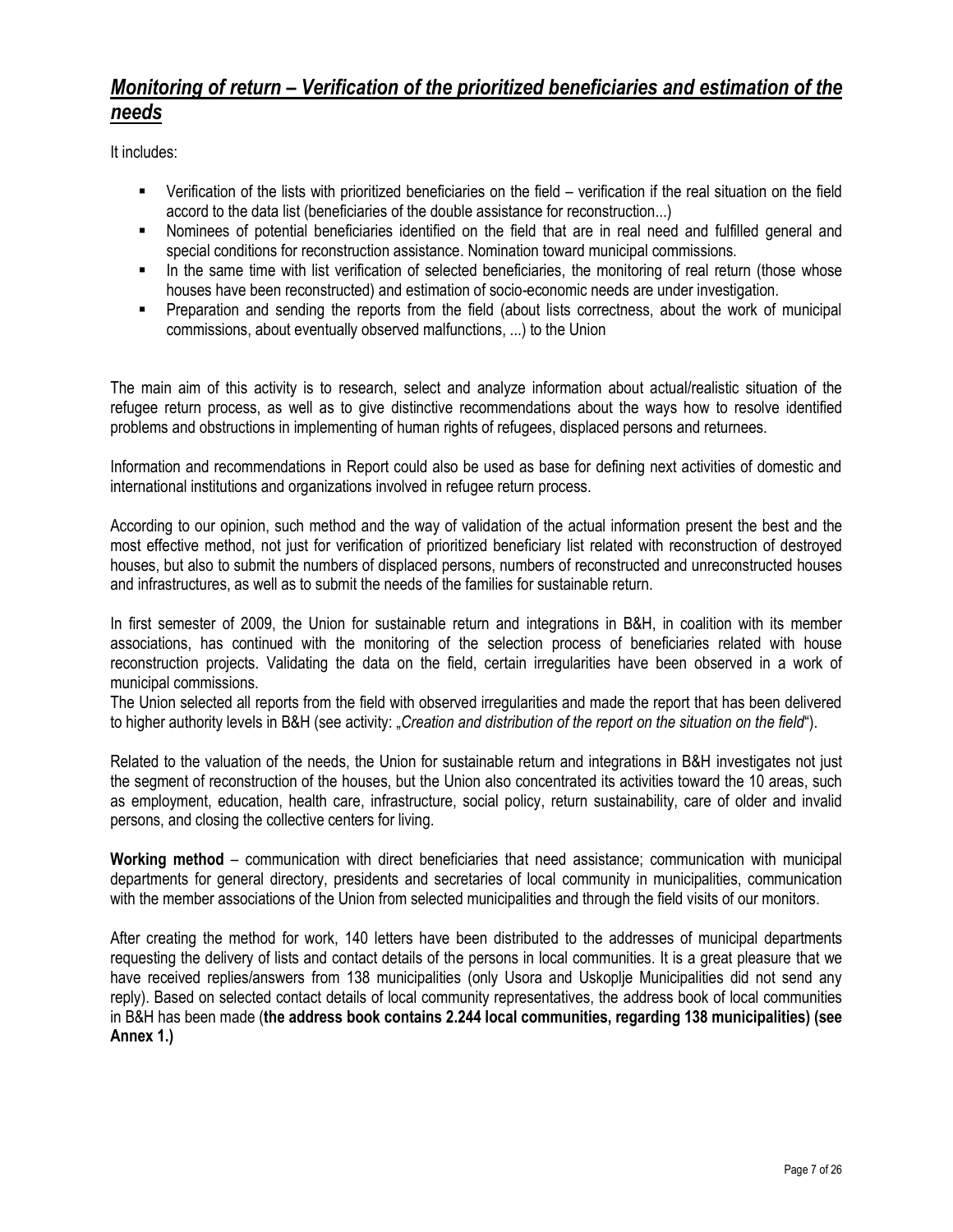We have to highlight that the Union, until present day, has signed 62 memorandums of understanding (MoU) with municipalities, while the memorandum signing with other municipalities that have expressed their wish for cooperation is in progress.

From the start till now, we have communicated with 2.244 local communities and received their support for this work. Summary, we have summarized and elaborated data for 50 municipalities, 437 local communities with returned population (from totally 823 local communities) and 123 places in municipalities where people live with no local community formed. All data are analytically shown. During the field visits of the monitoring teams between 01.02.2008 – 01.06.2009, over 18.000 families have been contacted, where 11.635 families are identifies as returnees; 6.172 families with status of "displaced persons" have not been recorded in data base of Ministry for refugees, and 351 internally displaced persons.

For relative short time, the great success of monitoring teams have been accomplished, not just in summarizing and elaborating of data, but also in analyze of collected information's.

Summarized data have been used for creation of analysis/ recommendations/ reports. By analyze, the real effects of return have been submitted, and our monitors have specially collected information about actual returnees - families that have been seen in their houses.

For each municipality, each monitor had descriptively to show all visited areas and to deliver summarized facts and data.

In a following spreadsheet is presented the table-illustration of main data for 50 municipalities. **Annex 2** of this Report presents **detailed analysis made in areas of municipalities shown in this spreadsheet.**

| No.              | <b>Municipality</b>   | Number of      | Number of       | <b>Number of</b> | Number of      |
|------------------|-----------------------|----------------|-----------------|------------------|----------------|
|                  |                       | returnees      | returnees       | reconstructed    | destroyed      |
|                  |                       | (persons)      | (families)      | houses           | houses         |
| 1.               | <b>BANJA LUKA</b>     | 4.933          | 1740            | 2641             | 872            |
| 2.               | <b>BILEĆA</b>         | $\overline{4}$ | $\overline{3}$  | $\overline{2}$   | 39             |
| 3.               | BOS.GRAHOVO           | 2.000          | 671             | 886              | 1.559          |
| 4.               | <b>BOS. PETROVAC</b>  | 3.605          | 1.242           | 1.318            | 639            |
| 5.               | <b>BRČKO DISTRIKT</b> | 37.336         | 10.933          | 8.631            | 2.466          |
| 6.               | ČAPLJINA              | 5.748          | 1.928           | 861              | 227            |
| $\overline{7}$ . | ČELINAC               | 64             | 30              | 42               | 31             |
| 8.               | <b>DERVENTA</b>       | 4.261          | 1.373           | 1.377            | 4.319          |
| 9.               | <b>DOBRETIĆI</b>      | 672            | 180             | 62               | 1.156          |
| 10.              | <b>DONJI VAKUF</b>    | 197            | 121             | 1.433            | 970            |
| 11               | <b>DONJI ŽABAR</b>    | 220            | 72              | 70               | $\overline{2}$ |
| $\overline{12}$  | <b>DRVAR</b>          | 11.450         | 3.178           | 379              | 451            |
| 13.              | FOČA-USTIKOLINA       | 2.839          | 947             | 1.080            | 550            |
| 14.              | <b>GACKO</b>          | 48             | 18              | 80               | 200            |
| 15.              | <b>GLAMOČ</b>         | 3000           | 1000            | 1.010            | 459            |
| 16.              | G. VAKUF-USKOPLJE     | 2.780          | 776             | 851              | 300            |
| 17.              | <b>GRADIŠKA</b>       | 9.312          | 2.451           | 1.168            | 336            |
| 18.              | <b>HADŽIĆI</b>        | 3.900          | 1.650           | 1.930            | 114            |
|                  | 19. ISTOČNA ILIDŽA    | 629            | 170             | 170              | 10             |
| 20.              | <b>JEZERO</b>         | 3.305          | 1.115           | 1.030            | 84             |
| 21               | <b>KAKANJ</b>         | 3.433          | 1.383           | 433              | 1000           |
| $\overline{22}$  | <b>KALINOVIK</b>      | 42             | $\overline{26}$ | 26               | 170            |
| 23.              | KLADANJ               | 323            | 105             | 130              | 189            |
| 24.              | <b>KONJIC</b>         | 3.402          | 1.098           | 1.098            | 3.522          |
| 25.              | <b>KRUPA NA UNI</b>   | 1.763          | 593             | 394              | 56             |
| 26.              | <b>KUPRES - FBIH</b>  | 214            | 116             | 170              | 277            |
| 27.              | <b>LIVNO</b>          | 1659           | 580             | 650              | 543            |
|                  | 28. LOPARE            | 1.815          | 527             | 523              | 228            |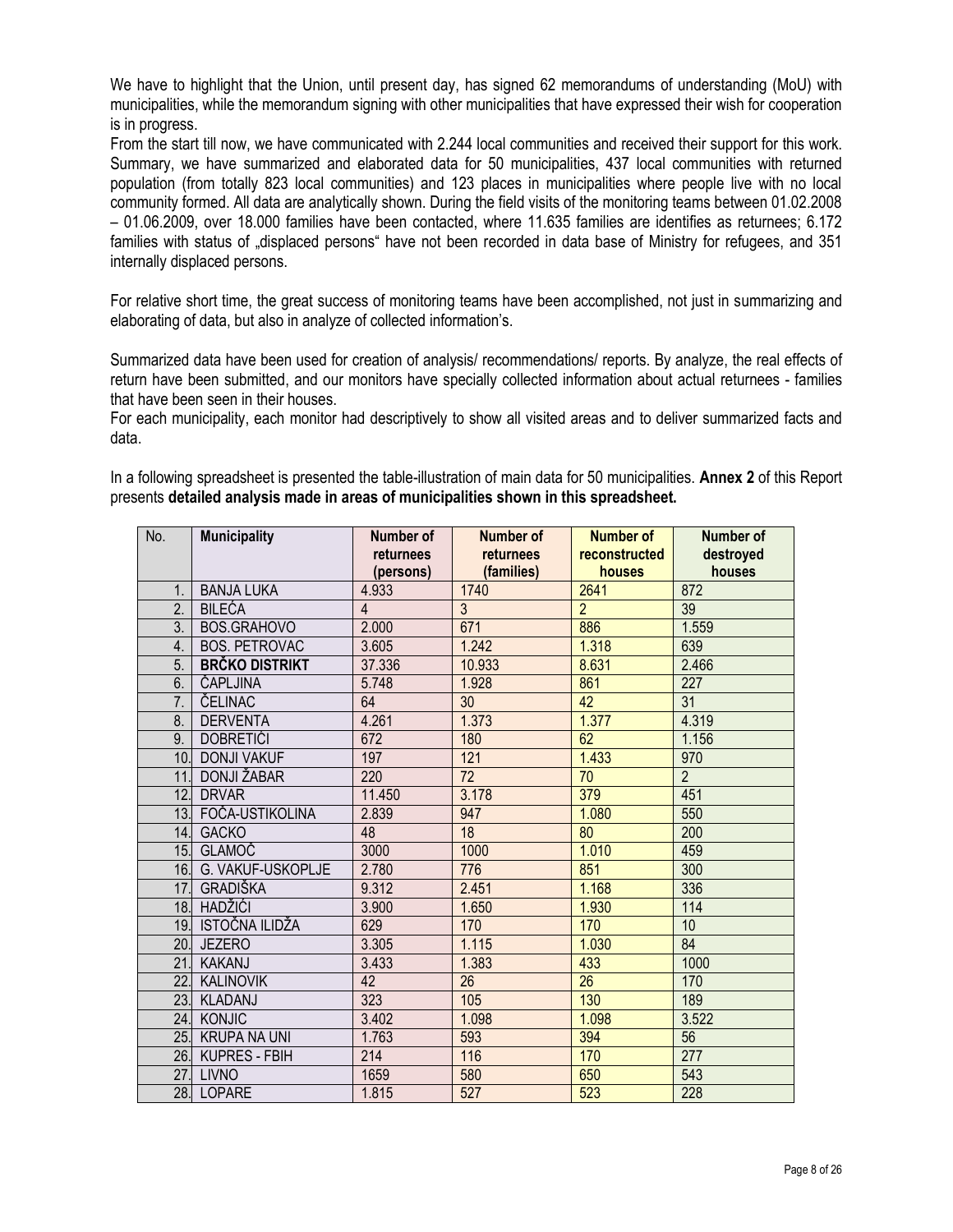| 29. | <b>LJUBINJE</b>    | 29      | 8      | $\overline{7}$ | 110    |
|-----|--------------------|---------|--------|----------------|--------|
| 30. | <b>MAGLAJ</b>      | 14.050  | 4.221  | 4.005          | 904    |
| 31  | <b>MODRIČA</b>     | 3.203   | 1.063  | 551            | 669    |
| 32. | <b>NEVESINJE</b>   | 102     | 42     | 96             | 79     |
| 33. | <b>OLOVO</b>       | 2.906   | 724    | 675            | 386    |
| 34. | <b>PALE</b>        | 185     | 85     | 84             | 76     |
| 35. | <b>PRNJAVOR</b>    | 7.818   | 2.191  | 213            | 357    |
| 36. | PROZOR-RAMA        | 3.370   | 1.125  | 1.125          | 300    |
| 37. | <b>RIBNIK</b>      | 7.907   | 2.962  | 1.052          | 387    |
| 38. | <b>ROGATICA</b>    | 1.705   | 660    | 781            | 1.003  |
| 39. | <b>RUDO</b>        | 321     | 127    | 270            | 668    |
| 40. | <b>SANSKI MOST</b> | 4.584   | 1.481  | 960            | 2.462  |
| 41. | <b>SAPNA</b>       | 424     | 194    | 148            | 768    |
| 42. | <b>SREBRENICA</b>  | 4.082   | 1.774  | 2.431          | 2.516  |
| 43. | <b>STOLAC</b>      | 5.400   | 1.460  | 2.250          | 1.203  |
| 44. | <b>TRAVNIK</b>     | 17.845  | 5.875  | 4.384          | 3.519  |
| 45. | <b>TRNOVO FBIH</b> | 1.819   | 700    | 688            | 243    |
| 46. | TRNOVO - RS        | 575     | 258    | 236            | 81     |
| 47. | <b>USTIPRAČA</b>   | 4.678   | 1.389  | 1.007          | 375    |
| 48. | VARES              | 2.926   | 1.036  | 851            | 1.679  |
| 49. | VIŠEGRAD           | 1.400   | 426    | 448            | 604    |
| 50. | ZAVIDOVIĆI         | 5.537   | 1.925  | 1.054          | 778    |
| 51. | <b>ZENICA</b>      | 6.259   | 2.961  | 365            | 768    |
|     | <b>TOTALLY</b>     | 206.079 | 66.713 | 52.126         | 40.704 |

In order to show the real situation in the refugee return process, we have to mention and to remind on the official/ state statements as follows:

There were 2, 2 million displaced persons; it is estimated that after Dayton Agreement around one million persons returned to their pre-war houses. 125.072 persons (41.013 families) are still waiting for help/ assistance in reconstruction of houses, in order to return in their pre-war homes.

From above presented table, it can be observed that till now in 50 municipalities 66.173 of families or 206.079 persons are returned in their pre-war houses, which summarized in percent presents:

- From totally number of 143 municipalities in B&H, 35% of them have been elaborated, and according to that facts it makes more than 1/3 researched municipalities in B&H.
- In researched municipalities, 206.079 persons have been returned or in percents it makes 19, 5 % returnees from data officially presented in public, which is less than 1/5.

### **We have to emphasize that the information very often presented in public by the Union, where in their pre-war houses live just 1/3 of returnees from totally numbers presented by official institutions, will be sooner or later true.**

### *Example:*

It has to be specially emphasized that the real information about situation related with the refugee return process is not as it is presented and manipulated in public. As an example, we will take a Canton Sarajevo: official statements present information that in this Canton 25.315 families or 81.000 persons of Serbs have been returned. Those figures handles Cantonal ministry for social welfare, displaced persons and refugees in Sarajevo, and they are presented in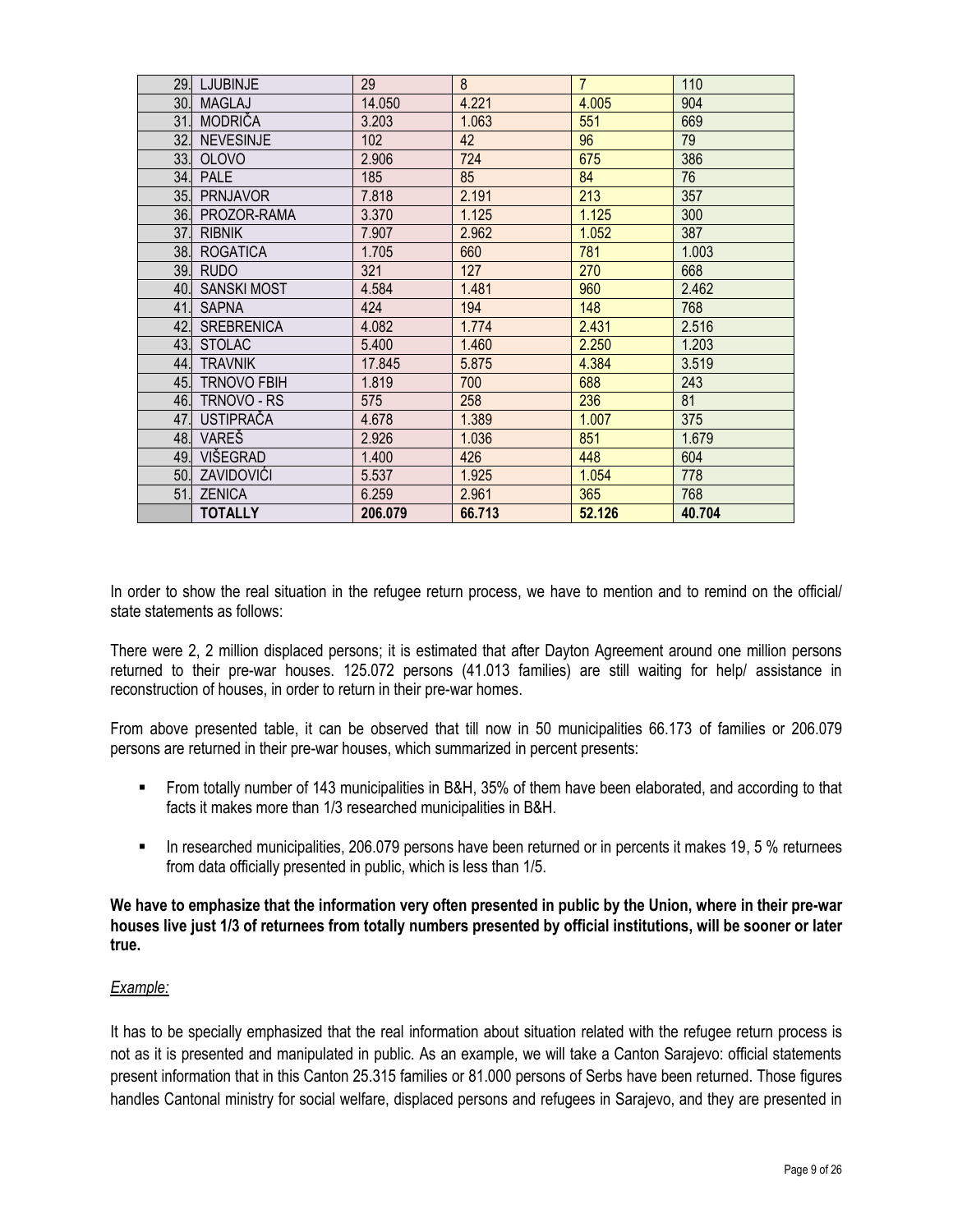public. We ask ourselves, where do this people live, when they are not found in their houses / apartments, in which today some other owners live. What was the way for summarizing of those figures and data? Was it on way, as many municipalities use to work, based on temporary registration and sign-out or based on some other elements? From that reasons, our figures and data are on many ways different from official statements handled by investigated municipalities, since our data analysis was made by actually situation on the field.

What specially concerns us is the fact that return of property does not mean at the same time as actual return. Property has been returned in 99, 7%, but actual return has been made in much less figures.

### *Creation and distribution of reports about situation on the field*

After field visits, the members of monitoring teams and representatives of the associations have sent their reports to the main office of the Union. All received reports from the field have been stored in headquarter of the Union in Sarajevo.

The project team of the Union started with analysis of all received reports and, based on that, the Union made valuation of the situation on the field related with the refugee returns process and archived the following **analysis/ reports/ recommendations**:

### **A) REPORT ABOUT OBSERVED MALFUNCTIONS IN A WORK OF MUNICIPAL COMMISSIONS**

After overall data acquisition, certain weaknesses have been observed related to the:

- On 20.05.2009, state Commission has made decision about resource distribution for house reconstruction for year 2008 that includes 57 municipalities and District Brĉko. The value of the project is estimated on 21, 8 million KM, which according to estimations would be enough to reconstruct 900 houses (24.000 KM per each unit / house). After that decision, the MoR has been signed with selected municipalities, but till present day none house has been reconstructed.
- In compare with previous praxis of local and international implement organizations for houses reconstruction assistance, discriminatory behavior based on national key related with selection process of beneficiaries is observed at first place.
- A strong political influence from a side of those who decide the prioritized areas makes it clear that resources have been directed in municipalities where majors belong to the same political party, which is in other words "vote buying" – the influence of certain sate officers and persons from some political parties on municipal commissions for reconstruction and beneficiary selection. Irregularities have been observed in reconstruction of houses, from resources estimated for return, for persons that are not returnees and whose houses were not existed in present address before the war.
- Founds for return (collected in Fund for return) are losing the name purpose, since there are not distributed for purposes they should (example of Zvornik);
- Selection of the prioritized municipalities is transparent only after the list has been published it has to be asked: when and who decides, under which conditions and way selection is made? We find that this praxis has to be changed and that data/ information from civil society, specially our organization, which has an aim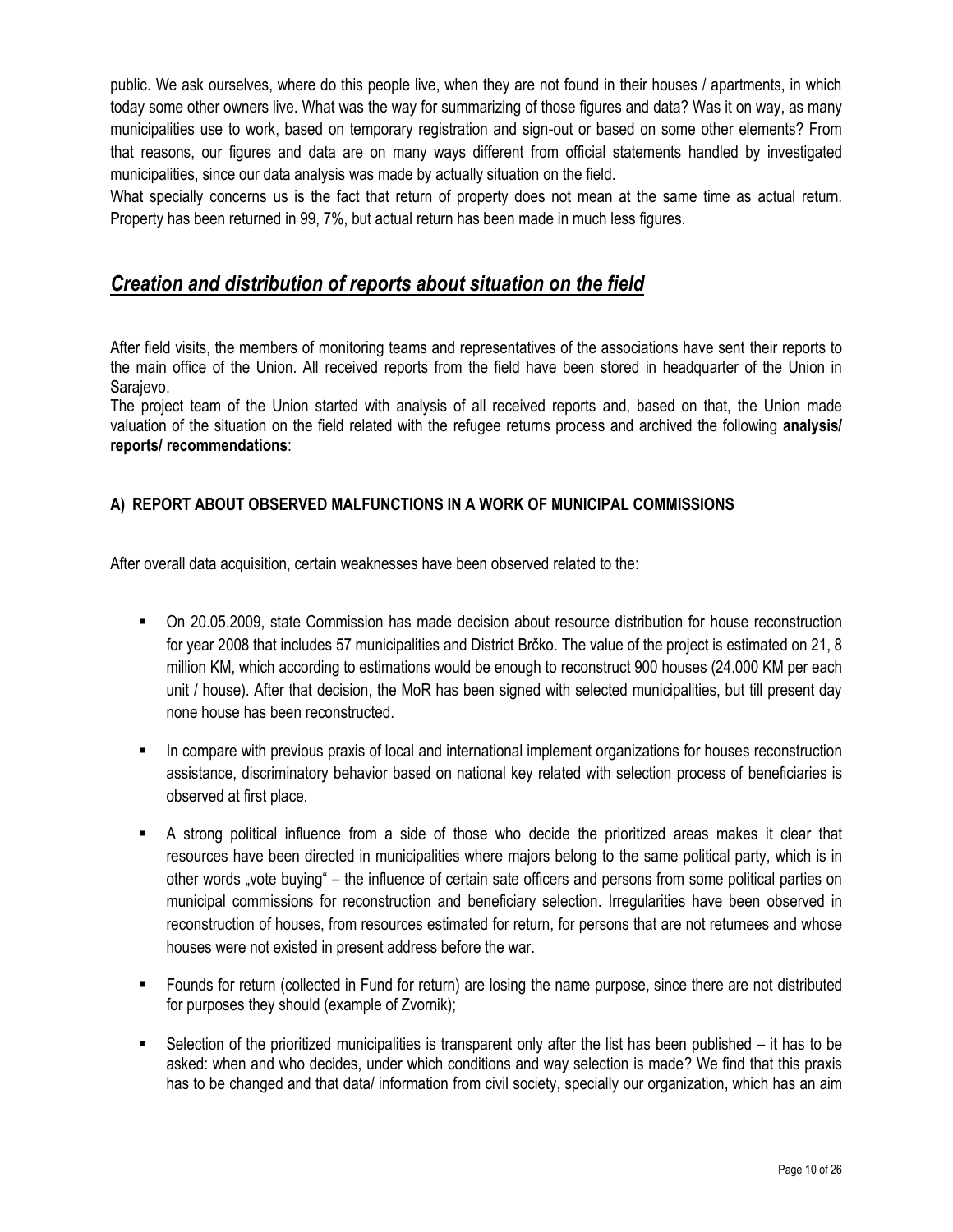to deliver them relevant information's (related to reconstruction, collective centers of living, infrastructure, employment, economic support to process of refugee return, social protection, etc), need to be evaluated.

- Reconstruction of buildings with collective living is also irrational. Is it done with purpose or without it, but reconstruction of buildings is planned for objects with insufficient number of returnees, where the resources are approved for entire building.
- Resources directed for facade renewal, but not for objects.
- Resources for sustainable return are used for reconstruction of religion objects. With monitoring, we determined that there are no returnees in such communities.
- Infrastructure-electrification, roads, water distribution network (...) is under construction, but data about reconstruction are surprising for returnees since their suggestions are missed out and no one consult them about priorities during assistance delivery.
- Ministry for human rights and refugees B&H, Commission for refugees and displaced persons B&H should have coordinating role, which is on the field unfortunately not observed and inappreciable.
- Commission stand not for procedures defined by Guide, specially related to the resources obtained from other sources (international donations...)
- Over high-level preconditions for beneficiary selection und recognized problems during the rating process (reactions to the commissions in Vogosca Municipality, reaction of "Democratic initiative of Sarajevo Serbs"- Ilidza, humanitarian organization "Centar zivota" Konjic).
- Political parties influence is recognized in a work of municipal commissions. As members of those commissions, beside the representatives of refugees associations, there are representatives from political parties that have more influential role than other members of the commission (corruption and political favoritism):
	- During the work of the municipal commission in Bosanska Kostajnica, political divergence occurred and the president and one member left commission.
	- All members of municipal commission in Travnik shared the same opinion that beneficiary selection should be done without national key principle.
	- Reactions of associations for refugees and displaced persons from municipalities: Novo Sarajevo, Kotor Varoš, Zvornik, Bosanski Brod,...
- Although some candidates/ beneficiary are selected, they are being removed from the lists.
- Some doubts related with correctness of certain data are expressed by potential beneficiaries (reactions from Municipalities Rudo, Višegrad, Bijeljina, Sokolac, Osmaci,...)
- Certain number of municipal Commissions works with a same team/structure in a last few years, so there is a need to examine memberships and nominations of new commissions.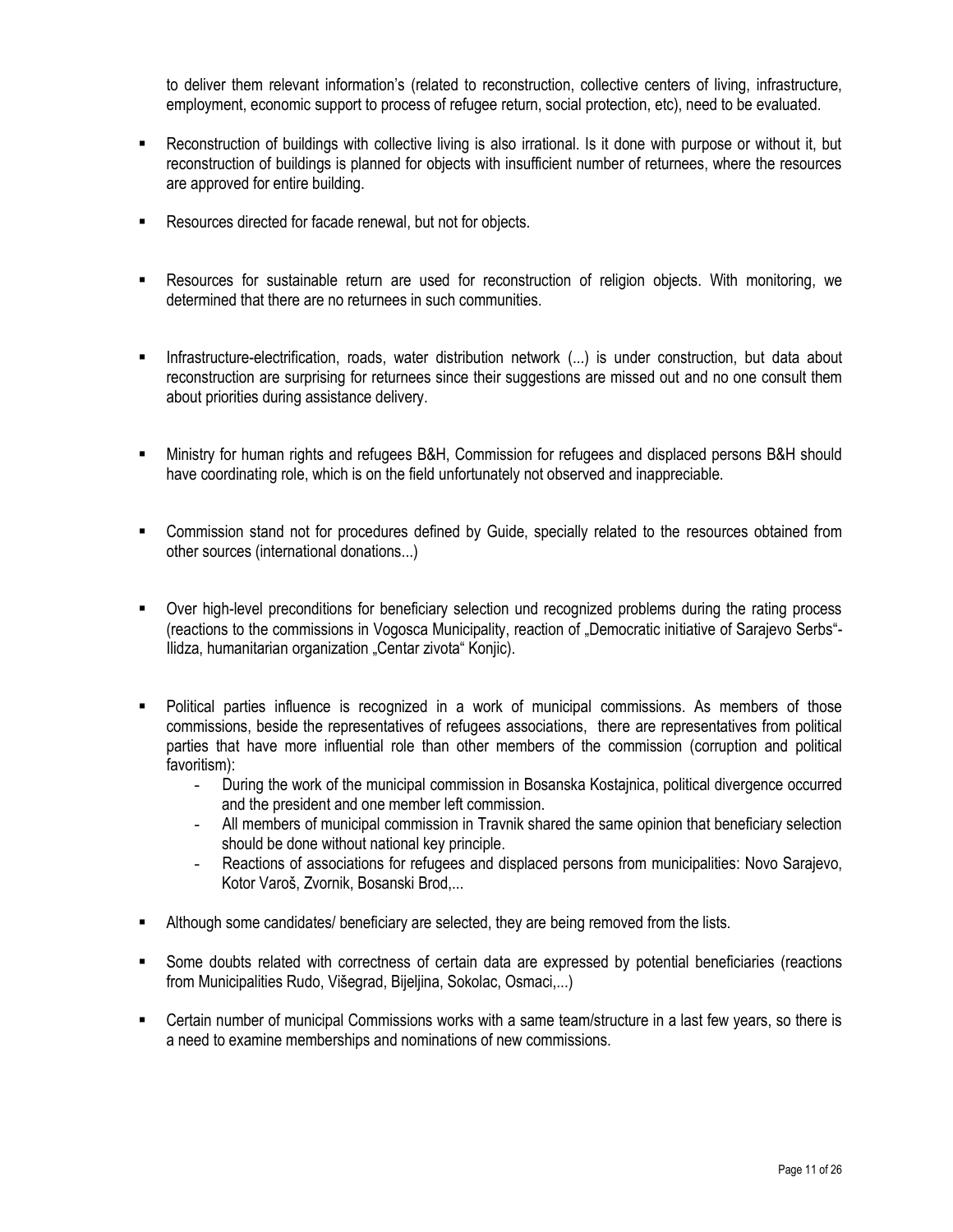#### **B) RECOMMENDATIONS FOR SELECTION OF PRIORITIES RELATED WITH PROJECTS OF REFUGEES RETURN (SPECIALLY STRAIGHTENING RETURN PROCESS OF REFUGEE YOUTH) IN A FOLLOWING MUNICIPALITIES**

**Donji Vakuf** – conditions for refugee return are not adequate – there were no donations for sustainable return – unsuccessfully applied – from 685 returnees (noted in 2004) just 194 stayed .

**Derventa** – 869 families have expressed a wish for return – it is necessary to provide them a possibility for house reconstruction and for programs of sustainable return.

**Bosanski Petrovac** – For a while, 10 families live by neighbors and relatives waiting for reconstruction of their houses.

**Banovići** – Seona local community – 35 houses need to be reconstructed for families that live by relatives and neighbors.

**Berkovići** – it is necessary to reconstruct three houses for families Raguž, Tuka and Kohnić, since for a while they live in this area and waiting to obtain donation.

**Bosansko Grahovo** – this place requires a higher level of resources for reconstruction, since there are 1.559 unreconstructed units including reconstruction of 10 buildings with apartments.

**Drvar** – Vrtoĉe local community – 12 families live in inadequate houses for living (nylon instead of roof and windows)

**Lopare** – to build ambulance in local community Završje, since returnees have to travel 22 km to the nearest health building (in Lopare).

**Oštra Luka** – it is necessary to build ambulance (since doctor visits this place one a week), and for all other needs and interventions refugees need to go to the nearest ambulance, which is 40 km far away.

**Prnjavor** – Local community Lišnja – requires a higher distribution of resources for return, since on this place 120 families have expressed their wish to return. In Galjipovci local community, 2 families live during all four seasons of the year by neighbors waiting for reconstruction of their own houses. In the same local community, there was no any assistance for sustainable return (needlessly three tradesman returnees have requested for assistance in order to open stores; they live in this community for a while)

**Sanski Most** – Local Community Fajtovci- in a village Pijevci there are no returnees, since no single one of 300 houses is reconstructed.

**Sapna** – Local Community Skakovica – in this place, politic was involved in refugees return process – only 20 families have returned, and the same number of houses is reconstructed. A whish for return expressed over 200 families, but there is no donations and reconstruction of houses (320 houses require reconstruction). Returnees have to carry water from source in forest that is 300 meters far away. They also do not have school and ambulance.

**Stolac** - Discrimination during the employment process has to be solved (for example Municipality Stolac): In local government work 41 Croat and only 10 Bosniaks. In high school work 35 Bosniaks based on piece work agreement no one in full (constant) employment.

**Vareš** – Local Community Brgulje – three Stanišić families in this community are waiting for reconstruction of their houses. In village Ĉamovina – 2 families (Kapetanovići and Todorović) live in log cabin waiting for house reconstruction. For family Topalić, the house has been reconstructed, but electricity is not connected.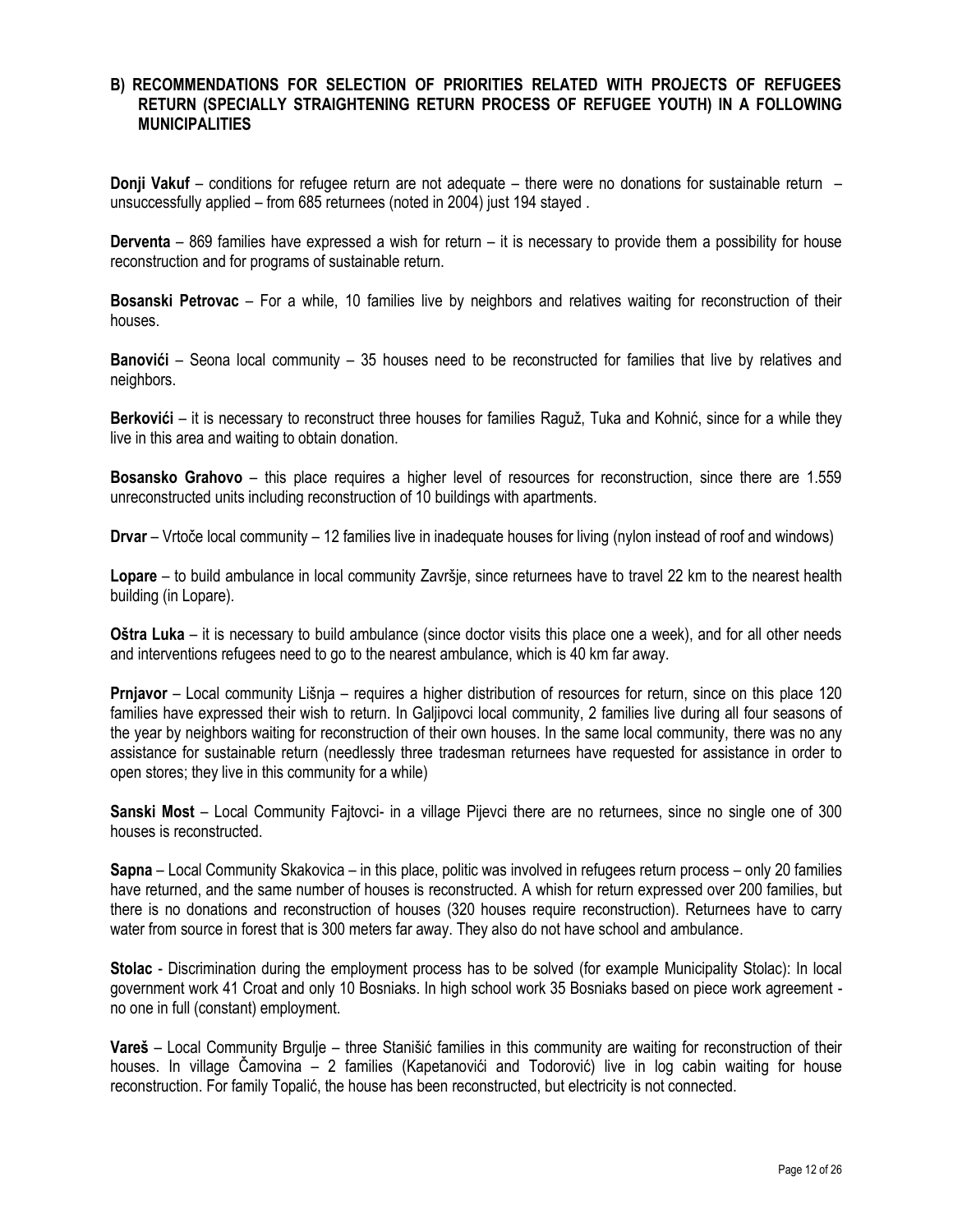A whish for return exists, but based on low assets of house owner, they are not in position to visit their estates. It is indicative that in last year no one of Serb houses is reconstructed. There is just one school boy that is occasionally visited by teacher - that is "normal education".

Local Community Dubostica – political influence (SDA-HDZ) is observed - that is the reason why returnees are not selected in certain assistance program. Out of 120 families in this place before the war, just 8 families have returned. Since 2001 refugee return process is stopped – no one has returned.

**Zavidovići** – in local community Vraćevac, returnees received donors' assistance in strawberry plants, that are successfully raised and in market presented. They expressed need for assistance in order to enlarge curtain plantations and to involve more returnees in work.

### **C) WEAK RETURN – BAD BENEFICIARY`S ASSISTANCE SELECTION**

As special fact we emphasize that very bad beneficiary's assistance selection in certain municipalities is a reason not just for very weak return, but it also gives unrealistic picture about the number of real returnees in following municipalities:

**Zvornik Municipality –** over 1.000 reconstructed houses – no one lives in those houses and house owners still have status of returnees even if they live in some other places.

**Kupres Municipality** – in a city part, 4 families returned (2 older ladies, 1 older man and 2 persons, that work in police). 90% of property is sold. It is concerning, that the government of Republic Croatia reconstructed 420 houses for Serb returnees and that the owners sold their houses to immigrant Croat families from different parties in Bosnia & Herzegovina.

**Travnik** – more adequate beneficiaries selection for receiving of assistance; For example: on one side, houses are built for those who do not live in them or just visit them occasionally – In local community Vitovlje no one lives in 17 reconstructed houses.; In local community Korićani, 10 reconstructed houses are occasionally used; In local community Ilovaĉa three houses are occasionally visited; in local community Mehurići, five houses are also occasionally visited; On the other side, in local community Zagrade – 2 families permanently live in this area, but their houses are not reconstructed and they are waiting for donations several years. In this local community, there is just one reconstructed house.

**Višegrad** – house reconstructions is for families that do not live in them, for example: in village Kapetanovići 7 reconstructed houses; In local community Drinsko, from 35 reconstructed houses, in just 8 of them reside families. In village Đankići, there are 8 reconstructed houses – in one of them live returnees; In local community Klašnik, there are 30 reconstructed houses and they are used from springtime till autumn. In the same local community during the year live 2 families in improvised objects and wait for house reconstruction. Otherwise, in area of this municipality, in many villages there is no return of refugees – properties are uncared (rusty).

**Vareš** – Local community Dragovići, village Kopjari – Out of 60 Croat families, just one returned in this village. In little village Borovićke Ive, 20 houses are completely devastated, and no one has returned.

**Zavidovići** – in local community Dolac, 54 Serb families have returned, but based on bad living conditions and unemployment, youth are leaving this place (just three returnees actually work) and the rest of population never received any kind of assistance for sustainable return. Older population is requesting building of ambulance and chapel in grave-yard. In local community Dolina Alići – villages' Šimići and Kneževići there are 12 employed returnees who need to travel 24 km far away in order to work in Žepče.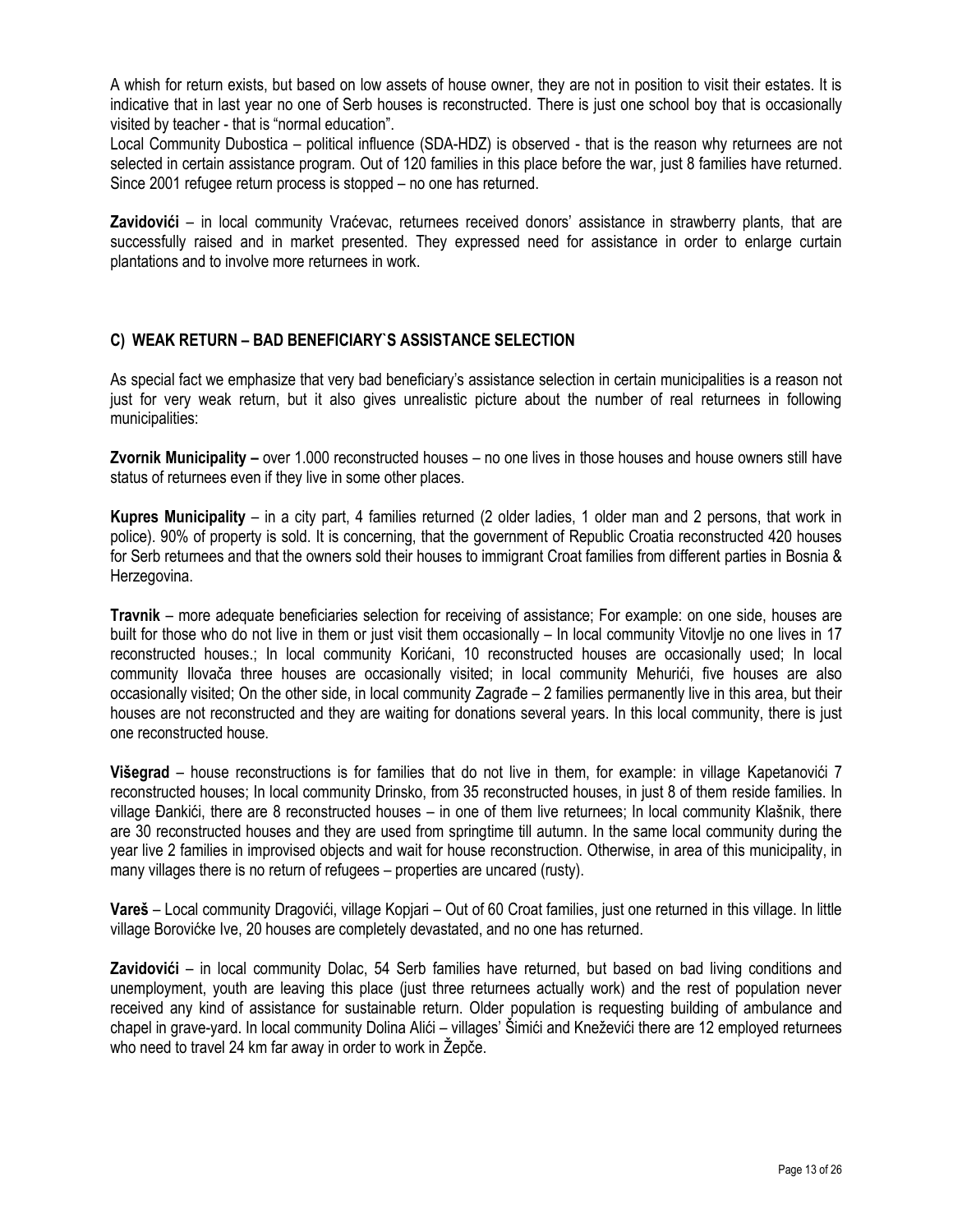**Zenica** – unsatisfactory return and high % of soled property are evident. Just in the time between January and October 2003, 2.142 apartments and 384 houses have been sold, according to the office of taxation authority. It is estimated that the owners were Serbs. This process is still going on.

### **D) EDUCATION**

#### **Seeing that the category of youngest returnees is most jeopardized, it is necessary to improve education conditions, and especially in the following municipalities:**

- Bosansko Grahovo out of 15 pre-war schools, just 2 of them have been reconstructed
- Kakanj the reconstruction of elementary school in Slapnica
- Zavidovići local community Dolac 10 scholars walk 6 km to the nearest school in Boĉinja
- $\bullet$  Lopare local community Priboj children have to walk  $6 8$  km to the nearest school. The same case is in local community Konakovići, where 9 scholars daily walk 24 km to the nearest school.
- $\bullet$  Olovo the school is physically in bad conditions with 137 scholars up to 5<sup>th</sup> grade.
- Rudo local community Strgačina the school with 1.470 scholars before the war, is not reconstructed. That is the reason of weak return of youth in this area. Unemployment is a big problem. Currently, just one returnee works (as Registrar).
- $\bullet$  Stolac two schools under the same roof.
- Čapljina two schools under the same roof.
- $\bullet$  Kiseljak two schools under the same roof.

#### **E) INFRASTRUCTURE**

#### **Returnee households without electrification**

*Bosanski Petrovac* – Local community Bjelaj – in villages Cimeše and Vekići, there are 8 households that live without electrification; In local community Kapnjuh – 12 households live without electrification; Village Skakavac – 3 households live almost 8 years in dark; Village Marjanovići -11 households live without electrification; Local community Vrtoĉe – Families that have returned in 2001 in villages Prkosi and Oraško Brdo still live without electrification. Village Risovac – 3 households do not have electrification.

*Kneževo* – Local community Gornji Korićani, 3 housholders live without electrification, and in the whole area, there is a problem with inadequate electrification.

Berkovići – settlements Zabrđe, Žegulja and Gornja Bitunja do not have electrification.

*Kupres RS* – settlement Bajrovići – 10 households live in dark.

*Višegrad* – without electricity are the following villages: Rohti, Duboĉica and Đankići with total 32 housholds. Project for electrification is made last year and it was sent to the Federal ministry for refugees and displaced persons. Up to date, there is no answer; Local community Drinsko, 10 households live without electrification; Local community Crni Vrh – 18 households live without electricity, Orahovica – 18 housholders live without electrification, Gornja and Donja Brštanica 20 households live without electrification.

*Pelagićevo* – Local community Blaževac – as result of mined road, the construction of electricity transformer is stopped, and 38 families are still waiting for better electricity delivery; Petrovo – local community Kaluđerica – village Rovine and Vrela 10 householders without electrification.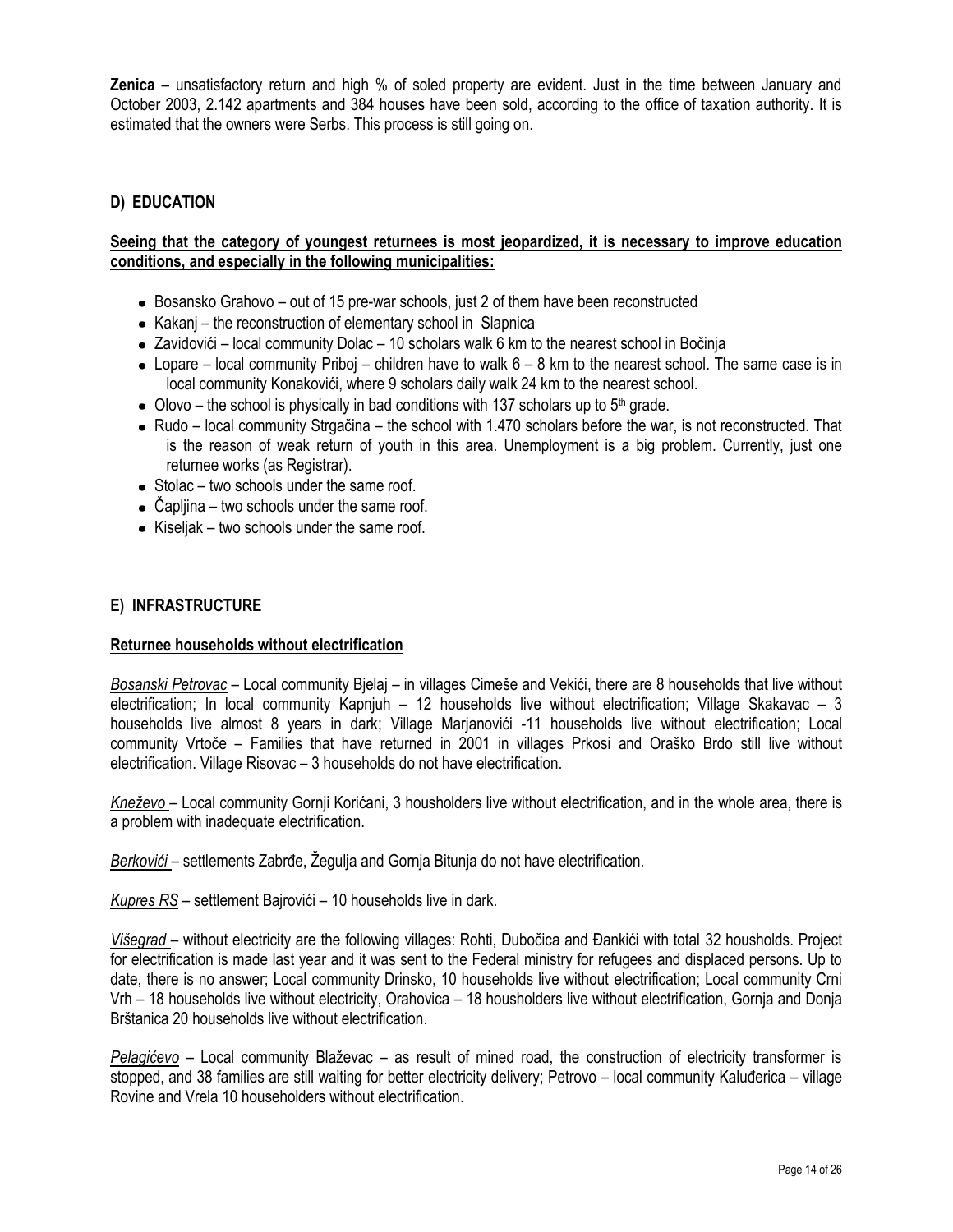*Prnjavor-* Local community Kulaši – returnees are not in position to give 50 KM in order to buy electricity meter, and for those supplies no one wants to help them.

*Ribnik* –settlement Mrazovo with its 12 returnee households (52 persons –thereof 3 young scholars) does not have electrification. The electrification project is applied to Ministry for human rights and refugees B&H, and it is not selected for its realization till now. The project value is 200.000 KM and participation of Municipality is estimated about 30.000 KM.

*Rogatica* – without electrification are the following villages: village Trnovo – 5 families; village Orahovo – 5 families; village Kopjerci – 5 families; village Šljedovići – 20 families; village Nahota – 3 households; village Radići – 7 households; village Kamen – 2 households; village Prosjeĉno – 5 families; One returnee live during the year in a hut house without electricity. In village Starĉiće, the households of Bosnaks do not have electrification, but Serb households have. In local community Kukavice 12 housholds are without electrification.

*Sanski Most* – without electrification are the following places: Local Community Vrhpolje – settlements Podovi with 10 households and part of the village Kozići. Settlement Tomina belongs to Federation B&H and 30 households do not have electrification; Village Sehovci – 30 households without electrification; Local community Zdena – village Vukinici (4 households) and Brankovići;

*Sapna* – Local community Nezuk – 6 families (returnees) live in this area just during the summer-time, since they do not have electrification.

*Stolac* – Necessary to network electrification in villages: Komanje Brdo (2 families), Burmaci (2 families), Dragovilje (1 family) and Carevo (2 families).

*Ustiprača* – Almost 7 years in villages Borik Brdo, Kalnici and Osoje, 30 families live without electrification; In local community Jabuka – villages Surovi, Zamegresi, Džuve, Borove hamlet and Zakalje (7 families – 5 Serb and 2 Bosniak don´t have electrification). In village Mahovići, 5 households are without electrification.

#### **Water and sewage network**

*Bosansko Grahovo* – from totally 55 km of water network, until now are just 3, 5 kilometers reconstructed; sewage network with its 7, 5 km length is not reconstructed at all.

*Čelić* – In local community Brezje, destroyed water network was reconstructed by Mercy Corps Tuzla, which was in function just 15 days. Inhabitants are still trying to supply themselves with water on different ways, since reconstructed waterworks is not in use.

*Kakanj* – need for reconstruction of water network in local community Riĉica and Slapnica; need for reconstruction of sewage network in local community Zgošće – villages Crnaĉ and Slapnica.

Zavidovići – as result of unresolved problem related to the sewage network in local community Alići, inhabitants are faced with infections and often epidemics. In this area, there is a need for reconstruction of water work "Vrelo" (water network length is 8 kilometers). There is a need for building of water network pool in Crnjevo (the project proposal is done, but there are no resources for its realisation) and reconstruction of old water work "Krš". Essentially, returnees in those areas are forgotten by all political levels.

*Lopare* – In local community Priboj – settlements Džemat and Brijest – 80 households have returned and there are no resources for building of water network. People live under very difficult conditions (because of poverty and unpaid bills, the electricity is for a while turned off for 19 families – returnees)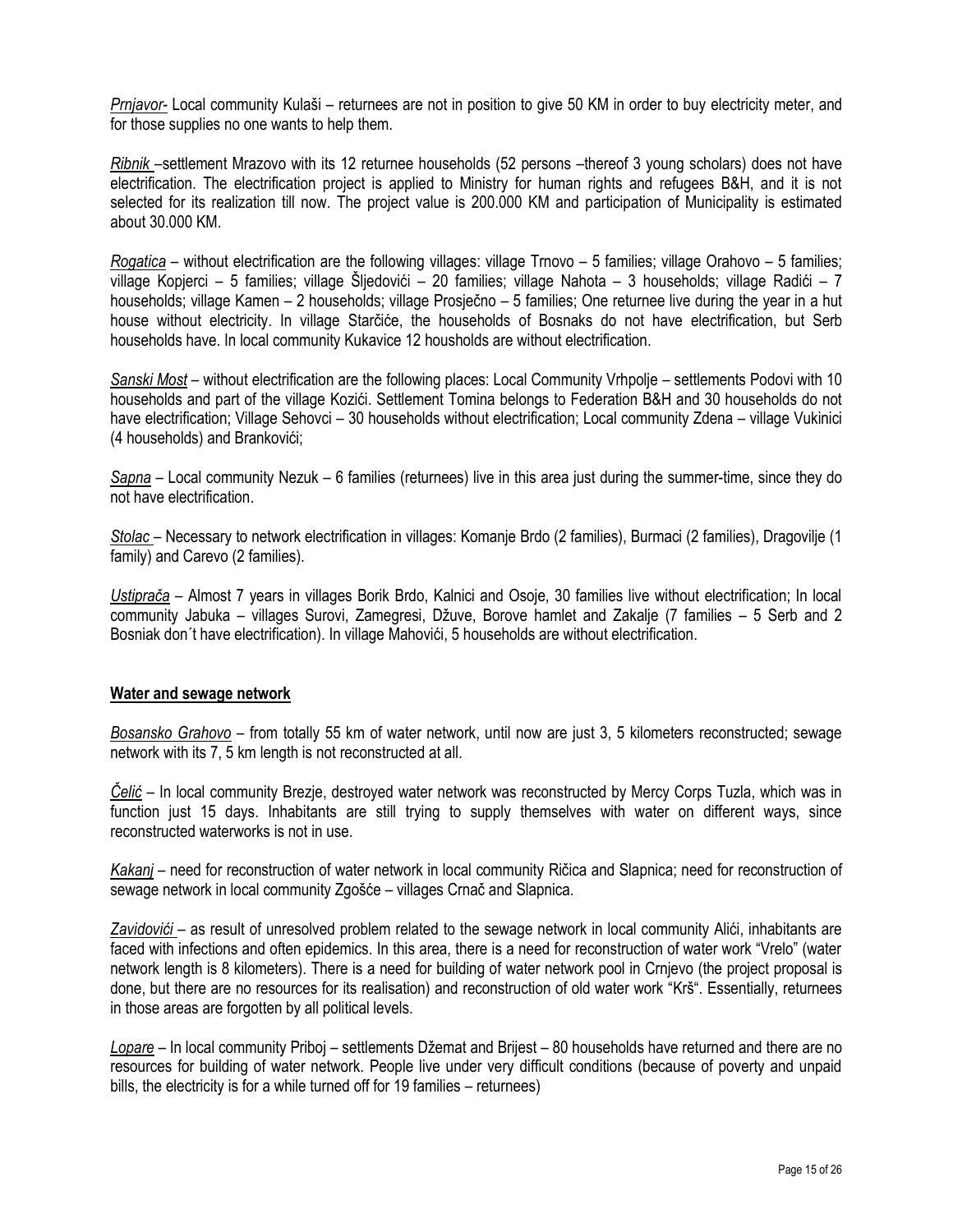*Olovo* – In local community Luke – out of three water works, no one is reconstructed. In local community Kruševo – water work 30 years old is not in function.

*Prnjavor* – Local community Kulaši – in some areas, 25 years old water network is destroyed as result of woods transport and returnees are faced with difficulties in water delivery. They do not have own resources to reconstruct damages, and local authority is not interested in this problem.

#### **The unreconstructed roads**

*Bosansko Grahovo* – out of 49, 6 km of asphalt road, just 6,5 kilometers are reconstructed; 113 kilometers of macadam road is in very bad condition.

*Ribnik* – it is necessary to reconstruct macadam road from settlement Pavići to Mrazovo (6 kilometers), as well as macadam road between Mrazovo and Bunarevo (6 km).

*G. Vakuf-* Uskoplje – Part of the road (in length of 5 km) between Kladuša and Lužani is in very bad condition.

*Bosanska Gradiška* – In local community Novo Selo – Dolina, it is necessary to demine some parts of the road and to repair the rest of the road.

*Kakanj* – it is necessary to reconstruct the roads in local communities Poljani, Seoce, Haljinići, Luĉići, Riĉica and Ćatići.

*Vareš* – Local community Javorak – there is a dump trash in excursion site Ponikve. In a present tunnel, the water venthole is plugged and it makes overflows that inrush the road making big holes which is the reason for continually road closing. In this municipality, the areas in villages Zubete and Maĉak are still mined.

*Prnjavor* – Local community Kulaši – local road is in very bad condition even for the walking, especially during rainy periods.

*Sanski Most* – On the road between Sanski Most and Bosanski Novi, it is necessary to asphalt 12 kilometers of the road. Road section Stanića Brdo – Lušci Palanka is in very bad condition, there for dairy farm denounced milk buying and returnees do not have other buyers to sell milk, which is the only income in family. In this municipality, some parts in following areas are still mined: Tomina, Tramošnja, Škrljevita, Poljak, Podvidaĉa and Slatina.

\* \* \*

All above mentioned analysis, suggestions/reports, the Union has delivered to higher authority levels (in the first place to the Ministry for human rights and refugees B&H, state Commission, entity ministries) in a form of letter and bilateral meetings with representatives from mentioned institutions. On these meetings, as well as with participating on regular sessions of working bodies mentioned institutions, the Union informed all participants of working bodies about current situation related to the process of return, presented Reports, named the problems and their possible solving (drafting of Revised Strategy for return, the work of state Commission – selection of municipalities and revision the work of state Commission, the work on revision of Guideline for beneficiary selection in reconstruction assistance,…).

Our advocacy towards higher levels of government is conceived on way that the monitors' observations are becoming the subject of discussions of those who are responsible for transparency in spending money, emphasizing that results of our analysis show very low number of real returns on the field. Return and its sustainability are impacted by complex political situation and with teamwork it is necessary to ensure that funds receive prioritized beneficiaries.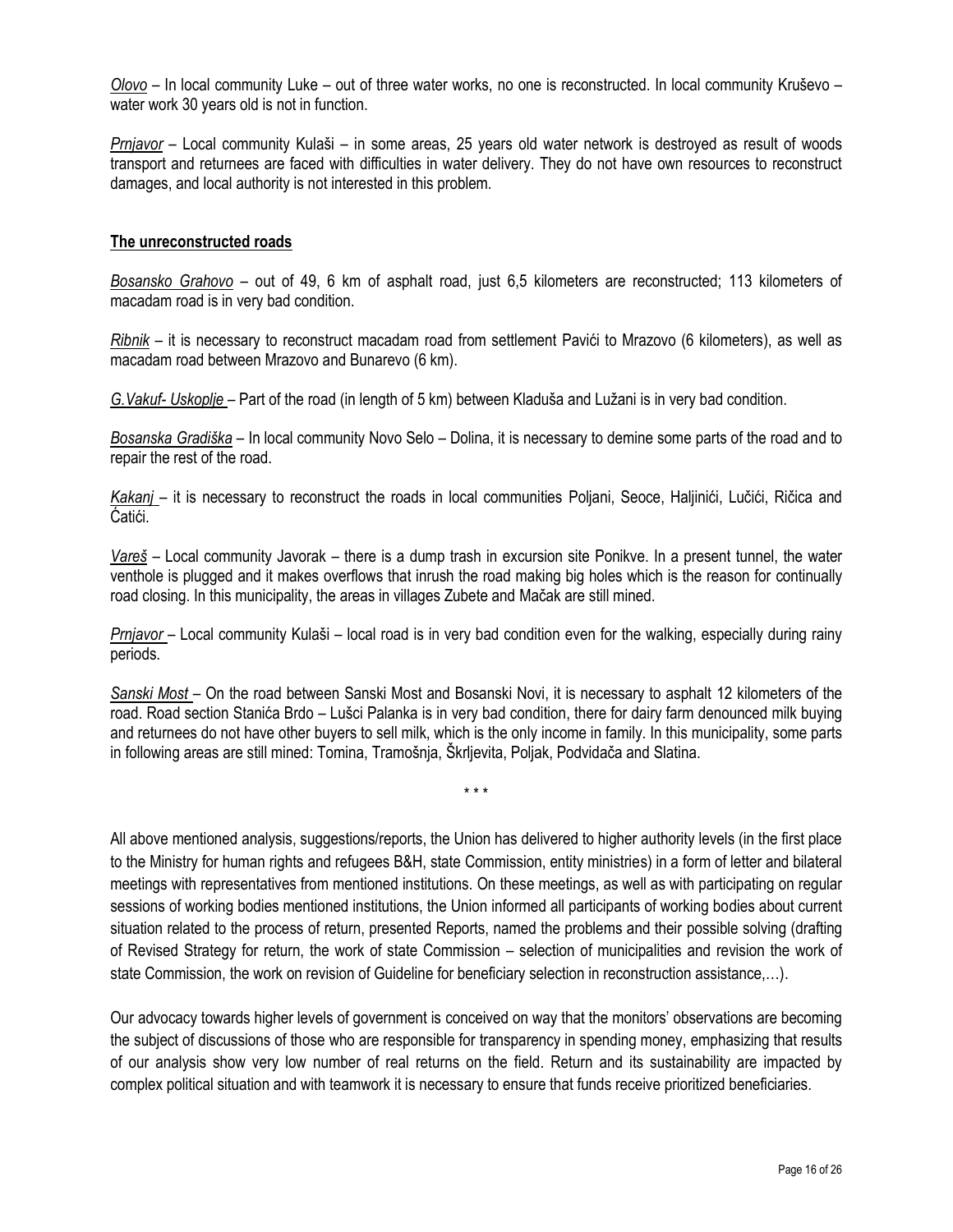### *Results:*

The Union has submitted Report about observed malfunctions of municipal commissions (Report A) to the Ministry for human rights and refugees B&H, as well as to state Commission (letter "Remarks on work of municipal Commissions for beneficiary selection in projects of house reconstruction" was sent).

The state Commission, prompted by reaction of the Union and "remarkable reactions of other organizations and individuals on the work of municipal commissions, as well as by own cognition, expressed disappointment about observed malfunctions" and "concluded that during beneficiary selections certain municipalities seriously derogated from procedures about beneficiary selection".<sup>5</sup>

Caused with mentioned above, the Commission requested from municipalities to revise all made decisions, starting from decision about forming the Commission for beneficiary selection to the decision about beneficiary list creation, and additionally to check, for all received requests, the criteria satisfaction.

As result of this, out of 57 municipalities, 9 municipalities are returned in newly procedure because of marked malfunctions. 6

### *Brochure drafting – story recording*

Instead of brochure, and with a previous donor approval, it is recorded the documentary story under the name "House on the end of road" with duration of 28 minutes. The story is recorded in coproduction with "BLICKO" firm from Tuzla and "PRIMP" firm from Brcko. The story is submitted with previous Report, and it was showed on BHT, FTV, RTRS, NTV HAYAT, TVSA, as well within the network "BH VEZE" and other cantonal TV stations. Thanks to story, the public is informed about real situation of return process (through three returnees stories), but also with efforts of the Union for sustainable return and integrations in B&H, as well of Ministry for human rights and returnees in B&H, in area of returnees issues.

## **IV. PARTNERS AND BUSINESS COORPORATION**

### *Cooperation with local authorities*

We emphasize the fact that from 86 representatives of the Union proposed as members in municipal Commissions for beneficiary selection, 42 of them are accepted.

#### **MEETINGS:**

**Bosansko Grahovo** – problem of return process, Mayor Uroš Makić

**Doboj-Jug** – Office for civil defense

**Jezero** – Deputy Mayor Mr. Dragan Strugalović. Dialog was about current priority, which is regulation of Jošavka river catchment, since this river floods regional road Bihać-Sarajevo and local returnees´ houses.

**Kladanj** – The conversation with Mayor of this municipality Mr. Fuad Imamović about reasons for low return in this area, especially return of displaced persons Serb nationality. Out of 3.645 pre-war inhabitants, just 323 persons have

 <sup>5</sup> Citations from documents "Letter of Commision for refugees and displaced persons B&H to all municipalities that implement project "ZP08" since 8th December 2008" and "Protocol from the 13th Session of Commision for refugees and displaced persons B&H" (recorded on 26th January 2009).

<sup>6</sup> "Work statement for 2008" of Commision for refugees and displaced persons B&H, media articles (ONASA; BHT...)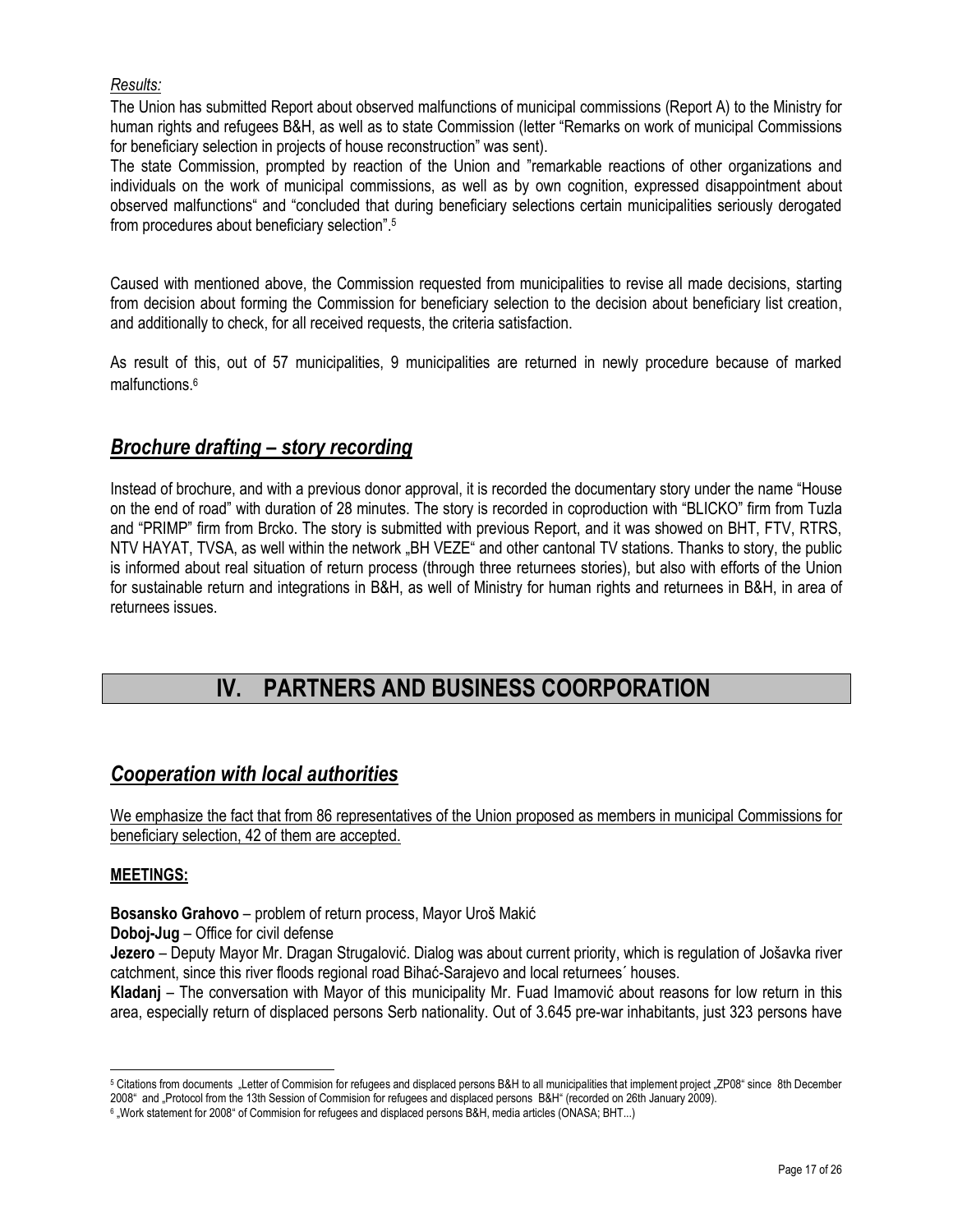returned till now. To this conversation attended our representative, member of Serb Civil Council (SGV), Mr.Dušan Lekić. It was discussed the question why property selling is so much presented in this municipality.

**Krupa na Uni** – meeting was held with Mayor Mladen Kotur about issues related to the unemployment of returnees with remark that 25 woman returnees, worked in factory "Zlatna igla", are dismissed and registered at Employment Institute. It is suggested to make efforts in order to start production of textile in current building, in local community Osredak (failed just machines). It was also discussed about changing the current wooden pillars for electricity that were made in 1972, and about donations for local community Hašani that were used for other purposes. It was discussed about possibilities to reconstruct water network in local community Vranovina (within the reconstruction of Una-Sana river basin financed by Switzerland), where live 26 returnees´ households.

**Domaljevac-Šamac** – meeting with Mayor Željko Josić about development of municipality, about deficiency of cultural and educational institutions for young returnees, which would be a precondition to attract young people and to animate them for return.

**Fojnica** – possibilities for return of young people through more employment and house reconstruction – conversation with municipal representatives' initialized by Mr. Mato Knežević – Service for reconstruction

**Gornji Vakuf - Uskoplje** – Office for civil defense, housing and communal work, reconstruction and environment – Mr. Abid Tihak – it is urgent to reconstruct partly reconstructed 10 houses and road Kladuša-Lužani in length of 5 kilometers.

**Kupres RS** – meeting with Mayor Goran Zubić about water network project that is composed, but 2 million KM are needed. It is also discussed about project of booster building in settlement Bajrovići, for whose implementation are resources also needed. In that settlement, 10 houses of returnees' households are not connected on electrical network.

**Bosanska Gradiška** – conversation with Mayor Nikola Kragulj about reconstructed ambulance that needs to be put in function, since inhabitants have to walk 8 kilometers to the nearest health institution. Analysis within returnees has to be done in order to determine if such profession is presented among returnees in order to employ them.

**Banovići** – letter is addressed to the Mayor of this municipality requesting assistance in local community Aljkovići, since three households in village Laze do not have electricity. For coupling, returnees have to pay 5.000 KM – money that they do not have.

**Višegrad** – Resulted with low return and beneficiary selection for assistance in municipality Višegrad, we have discussed with Mr. Mahić Nedžad – coordinator for return

**Vareš** – With coordinator for local communities Mr. Salih Ganić and with officer from Department for social activities Mr. Rusmir Bereberović, it was discussed about trash depot in excursion site "Ponikve" and reconstruction of tunnel "Ponikve" that requires lower material investment.

**Prnjavor** – Related to the entire process of return in areas of municipality Prnjavor and problems with returnees are faced, it was discussed with mayor adviser Mr. Muhamed Kopić.

**Rogatica** – At the meeting about electrification and entire process of return attended Mr. Kemo Čamdžija (president of Municipality Assembly) and Mr. Mehmed Mešić – returnee.

**Travnik** – realized contact with deputy mayor Mr. Mato Jozak and Department for general administration Mrs. Koviljka Anić – the subject of conversation was distribution of donor resources and more proper priorities determination for house reconstruction.

**Sanski Most** – In this town, for who we consider that lower number of returnees Serb nationality is recorded, was organized the meeting (in assistance with Mr. Slobodan Radosevic- returnees representative) with Mr.Dragan Praštalo (president of Municipality Assembly), deputy mayor Mrs. Mevlida Deumić and with municipal officer for refugees and displaced persons Mr. Semir Praštalo.

**Zavidovići** – Insufficient assistance for returnees, that consider themselves forgotten by all authority levels, was the subject of discussion with Mayor Mr. Osmić Hakija.

**Jajce, Ribnik, Ključ** – In these three municipalities, specific results are evident, so we consider that the level of citizens' participation in decision making process will be higher in the future, based on their capacities and opportunities to perform public advocacy in order to protect basic human rights of most jeopardized population called returnees.

**Doboj, Odžak, Modriča** – A great satisfaction for us is improved cooperation between local authorities and NGOs in areas of these three municipalities. For July 2009, it is planned to be held six (6) public discussions in six (6) multiethnic local communities in areas of those three municipalities, where citizens will participate in creation/drafting of Action Plans for community development of those local communities.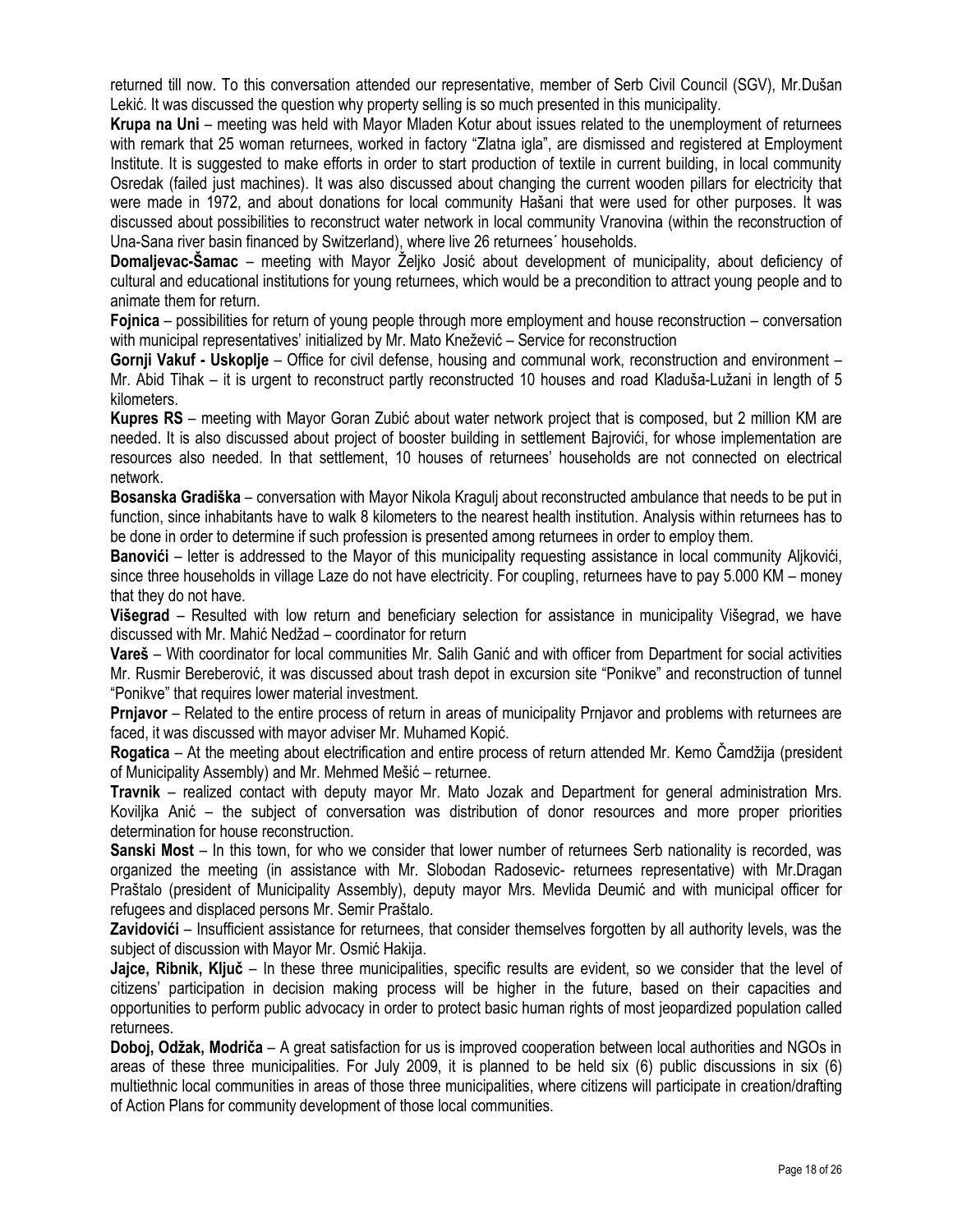**Brčko District** – Continuous cooperation with Department for displaced persons and refugees of District Brcko was through the meetings where attended chief of Department (Mrs. Branka Ţilić-Đurić) and chief assistant (Mr. Enes Šerifović). With above mentioned representatives of District Brcko, we have visited local communities Kruhakovac, Mujkići, Meraja, Ivici. When mandate for Department chief ended and re-election started, we reacted and lobbied for newly selection of Mrs. Đurić-Žilić. Our explanation was based on all positive results in process of return, wherein Mrs. Đurić-Žilić has made remarkable efforts.

In coming period, we will continue to connect and to improve cooperation on other areas as well.

### *Cooperation with the Commission for refugees and displaced persons in B&H*

Three sessions are held from the beginning of 2009 (13<sup>th</sup>, 14<sup>th</sup> and 15<sup>th</sup> Session)

#### **A) ON 26TH JANUARY 2009 IT WAS HELD THE 13TH SESSION OF COMMISSION FOR REFUGEES AND DISPLACED PERSONS IN B&H**

2<sup>nd</sup> point of Agenda Session was planned for list verification and confirmation of priorities of municipality for Project "ZP08" in order to obtain correct regulations and entities, national and other balances.

Out of 58 Municipalities (including District Brcko), 42 Municipalities have made final lists (including 3 later submitted lists). The rest of municipalities submitted preliminary lists or just evident lists, while municipalities Bratunac and Stolac did not have any contact with Ministry for human rights and refugees B&H related with realization of procedures in assistance beneficiaries selection within the scope of "ZP08".

### **After discussion, the following conclusions are accepted:**

*Commission verified 33 beneficiaries lists* (for municipalities Bijeljina, Brĉko Distrikt, Bugojno, Ĉajniĉe, Ĉapljina, Dobretići, Donji Vakuf, Foča, Foča-Ustikolina, Goražde, Gradiška, Ilijaš, east Novo Sarajevo, Jajce, Kakanj, Ključ, Konjic, Kotor Varoš, Lukavac, Maglaj, Modriča, Prozor-Rama, Ravno, Rogatica, Rudo, Sarajevo-Ilidža, Sokolac, Šamac, Travnik, Trnovo, Vareš, Višegrad and Zvornik).

*Commission did not verify 9 lists* (of municipalities Bos. Brod, Sarajevo-Centar, Derventa, Fojnica, Novo Sarajevo, Srebrenica, Teslić, Tuzla and Vogošća); Composited Commission was formed for those municipalities (representatives from Ministry for human rights and refugees B&H, Commission for refugees and displaced persons of B&H, Fund for return and municipal representative) in order to check all documents based on law procedures and to inform Commission about their suggestions related to successful lists verification.

In municipalities that did not deliver their final lists, Ministry for human rights and refugees will send urgency and request final list delivery, but in counterpart Ministry will consider repeal of founds planned for those municipalities.

Members are informed with:

- Decisions about resources transaction of Ministry, aimed for emergency needs, and

- Decisions about resources schedule for emergency needs aimed for return of displaced persons, returnees and refugees.

*Emergency needs in amount of 1.540.000 KM are approved for ca. 160 prioritized beneficiaries in 58 municipalities.*  Resources are aimed for implementation of sustainable return projects, reconstruction/building of water networks, road and bridge reconstructions, reconstruction of farm objects, buying multi-cultivators (for 89 beneficiaries), assistance in building-reconstruction of houses (for 54 beneficiaries), building/reconstruction of barns (for 8 beneficiaries), cows for 9 beneficiaries, etc.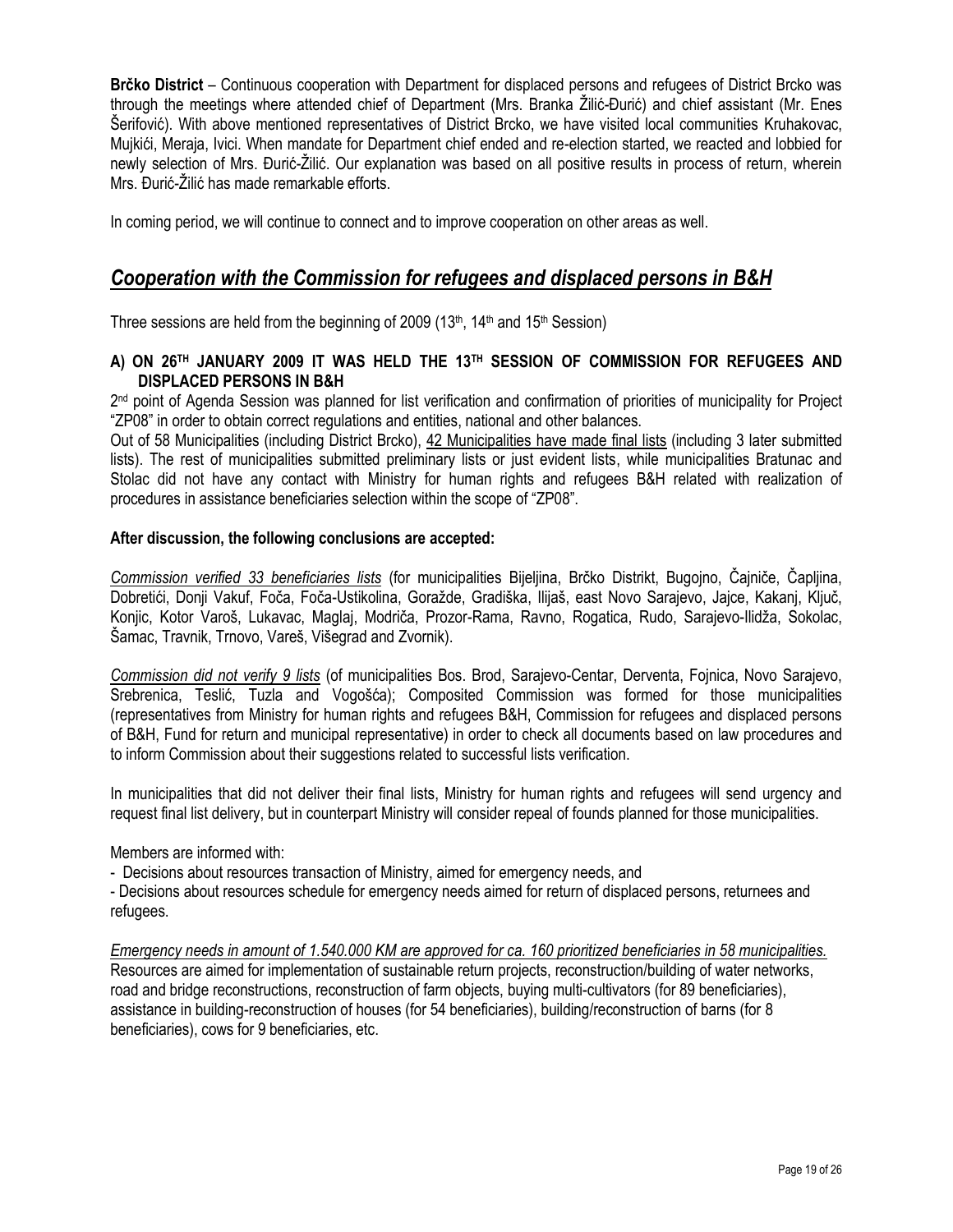### **B) 27TH FEBRUARY 2009 WAS HELD THE 14TH SESSION OF COMMISSION FOR RETURN AND DISPLACED PERSONS B&H**

On this Session, Commission verified 10 beneficiary lists of municipalities: Bosanska Krupa, Bosanski Petrovac, Doboj, Gacko, Kozarska Dubica, Osmaci, Prijedor, Sanski Most, Tuzla and Kalesija. *Beneficiaries' lists have not been verified for municipalities* Bosanski Brod, Sarajevo-Centar, Derventa, Fojnica, Novo Sarajevo, Srebrenica, Teslić, Vogošća and Glamoĉ.

#### **The Report about Commissions work for year 2008 was accepted.**

Discussed/ investigated were:

- Agenda proposal of Commission for refugees and displaced persons for year 2009
- Report about work of Fund for return for year 2008
- Agreement about alliance and way of realization for resources aimed for support in process of return in year 2009

*The Decision about resources distribution aimed for support in process of return in B&H in year 2009 was agreed, as follows:*

- Reconstruction of individual housing units 20 million KM
- Emergency needs of returnees 5 million KM
- Collective centers and alternative settlements 5 million KM
- Sustainable return 7 million KM
- Reconstruction of apartment houses 4 million KM
- Electrification of returnees settlements 5, 233, 300, 00 KM
- Return of refugees-mental patients from Hungary to B&H 200.000 KM
- Support to the NGOs projects related with return of refugees 450.000 KM.

### **C) THE 15TH SESSION OF COMMISSION FOR REFUGEES AND DISPLACED PERONS B&H WAS HELD ON 25TH MAY 2009**

Besides holding of the 15<sup>th</sup> Session of mentioned Commission, the Union, faced with the problem of resources distribution for year 2008 based on "national key", has sent the inquiry to the Commission requesting correction of old praxis and identifying priorities of real situation.

To the all members of the Commission (21 of them), the Union has delivered the information and suggestions of Analyze about situation in process of return, hoping that Commission will consider and accept our suggestions seriously.

On this Session, lists for the rest of municipalities for the project ZP-08 have been verified and resources distribution towards municipalities (Project ZP 09) is done. The previous praxis – resources distribution based on national key – is repeated, although the Union warned the Commission during its work about incorrect way of that distribution. The special concern of NGO sector is the fact that resources aimed for sustainable return are forwarded to the building of religious objects (out of total 8 million KM aimed for sustainable return, over 2 million KM is given for building of religious objects). Reactions of the Union and it members are shown on press conference held on  $5<sup>th</sup>$  June 2009, where 11 media houses where presented and informed public about incorrectness.

### *Cooperation with the Ministry for Human Rights and Refugees B&H*

The cooperation with the Ministry for human rights and refugees B&H is continual and by this Ministry, the Union is accepted as a partner.

The most important part of this cooperation, besides consultative agreements, experience and data exchange, is in common efforts in order to determine the real number of returnees, the number of potential returnees, the number (un)reconstructed units and infrastructure.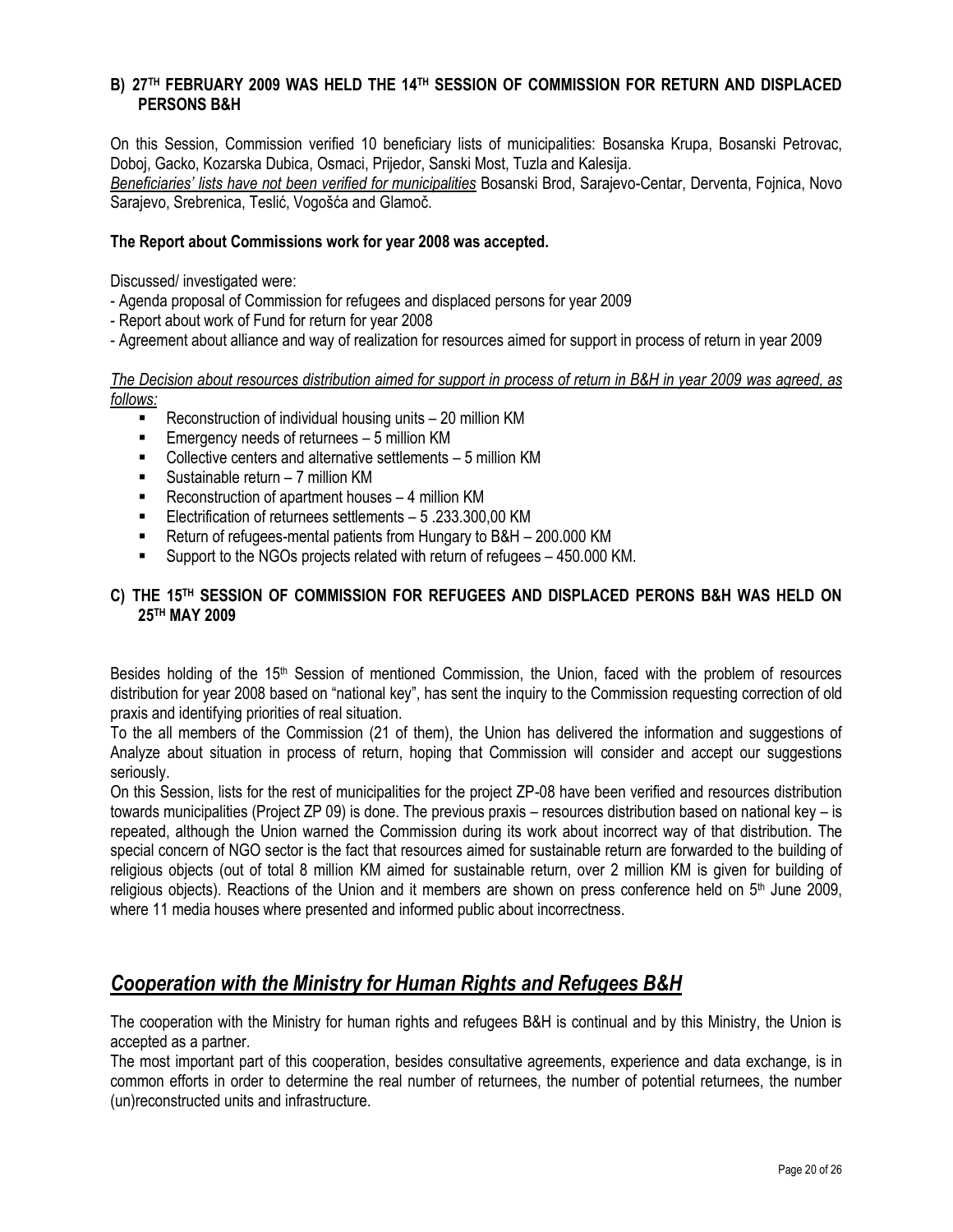Related to our reactions on the work of municipal commissions, after collected reports and observed malfunctions in a work of mentioned commissions, the Union requested the meeting with the minister for human rights and refugees and his assistants, on initiative of members in municipal commissions for beneficiary selection.

On 4th February 2009, the Ministry for human rights and refugees B&H has sent circular letter to all municipalities and District Brcko, informing them, that Ministry received a significant number of observations on work of certain members and presidents of these bodies in some municipalities. It is discovered that certain number of commissions work with a same team for a longer period, pointing the need for membership revision and new commission nomination, in accordance with existing procedures.

As it is mentioned in this letter, the suggestions are made by NGOs related with process of return, and also by many individuals that inform this Ministry about many malfunctions and malversations.

On 9th February 2009 was held common meeting between minister for human rights and refugees, his assistants and representatives of the Union where we tried to draw attention about malfunctions (suggestions are given in written form) caused with non adequate using of the Guideline about the way and procedures of beneficiary selection for reconstruction assistance. On this meeting beside individual houses, special attention is also given to the reconstruction and building of apartment houses (block of buildings).

Related with mentioned above, **the Union organized the meeting in Mostar that was held on 11th February 2009** on initiative of refugees and homeless people, caused with low reconstruction of apartment houses in this town.

The meeting was some kind of introduction to the campaign beginning related to the assistance for 45.000 families – homeless persons in B&H, which are almost 14 years patiently waiting for reconstruction of their destroyed homes. One of the conclusions of this meeting is "to obligate the Parliamentary Assembly Delegates so that they can order to Ministry for human rights and refugees to draft the Plan and Program for reconstruction of all destroyed houses and block of buildings for year 2009 and to work on creation of conditions for sustainable return".

**The second meeting about the same issue was held on 10th April 2009 in Mostar.** The subject of meeting was **"The current issues of returnees and sustainable return",** and it was discussed about following topics:

- Problems related to the building of individual living spaces
- Problems related to the reconstruction and building of apartment houses (block of buildings), with special overview on problem resolving of destroyed block of building in a street Braće Brkića number 1 and 7, known as "Razvitak".

On this meeting, "**Association of Serb returnees in Mostar**" has sent the letter (about acceptance of Revised Strategy B&H for implementation of Annex VII of Dayton Agreement) with expressed requests that are with one assent accepted. This letter as a whole has been sent to Club of Alliance of Independent Social Democrats (SNSD). Conclusions from this meeting are sent to the Constitution Commission of The House of Peoples and to the Commission for human rights, rights of children, youth, immigrants, returnees, refugees, asylum and ethic. The meeting was covered by media.

Related to the **advocacy activities for acceptance of Revised Strategy of B&H for implementation of Annex VII of Dayton Agreement**, we have sent the request to the Board of House of Representatives for participation in Sessions that are related with discussions about acceptance of mentioned Strategy, and our request is approved.

\*\*\*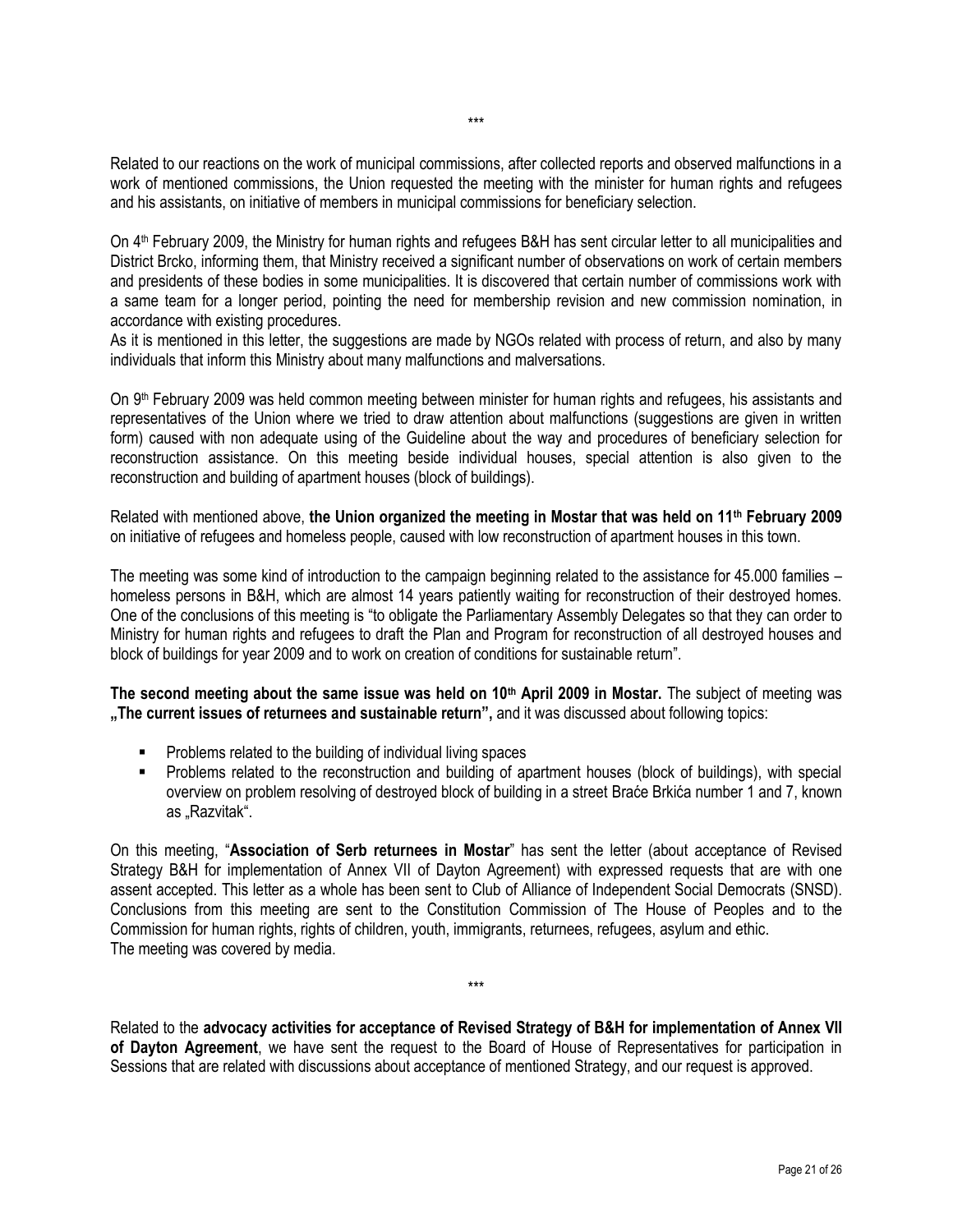#### **President of the Union for sustainable return and integrations in B&H participated in all three Sessions that contained the Agenda of Revised Strategy B&H for implementation of Annex VII of Dayton Agreement**

In addition to holding of Session of Parliamentary assembly B&H (on 1st April 2009) with its Agenda – discussion about adoption of Revised Strategy B&H - , the Union has **sent letters to the all "Board of House of Representatives" members, requesting adoption of Revised Strategy**, based on initiative and support of the Union´ members.

After Session that ended with the adoption adjournment of the Revised Strategy, office of the Union received numerous objections and displeasure, caused not just with non-adoption of the mentioned document, but also with additional hopeless of more jeopardized citizens of our country.

The Union announced with the **press release as expression of displeasure because of Strategy´s adoption adjournment.**

Neither on next Session (held on 22th April 2009), the mentioned document has not been adopted.

**The Revised Strategy B&H for implementation of Annex VII of Dayton Agreement has been adopted on 13th May 2009 by Parliament of B&H.** 

#### **According to the law procedures, the Strategy adopted by Parliament needs to be additionally approved by the House of Peoples, the mentioned body on its Session held on 19th June 2009 DID NOT ADOPTED this document.**

Motivated with that reason, the Union announced again with the letter addressed to the all members of the House of Peoples and to the Office of High Representative in B&H (Mr. Valentin Incko)

#### **PURCHASE OF MOTOR VEHICLE**

As it can be concluded in previous reports, the monitoring of refuges return process, in other words the achieving the aims of this project, means intensive cooperation and contacts with organizations / institutions on all authority levels and on whole area of B&H. This is in detail described in Section II of this Report (Applied Methodology).

Based on mentioned, specific working methodology that implies intensive field work of the project staff, we determined necessity for purchase of motor vehicle for the project needs.

Because of the nature of work, all mentioned above requires longer and often field absence from the office. With purchasing of motor vehicle, we would not be forced to use private vehicles in official purposes, which is the practice in last time.

### *Cooperation with the local NGOs*

The cooperation between the Union and local NGOs presents the key of success of the Union´s work and entire project as well. This cooperation implies common appearance of all associations – members of the Union for sustainable return and integrations in B&H (90 associations), related to the monitoring of spending public resources aimed for sustainable return.

Representatives of the associations – members of the Union, observe the process of beneficiary selection in their municipalities, from the phase of forming municipal commission members (nepotism, confrontation of interests, party and other interests), monitoring of work of municipal commissions (beneficiary selection, verification of all received request for assistance, satisfaction of municipal/special criteria) to the selection of end beneficiaries (list verification of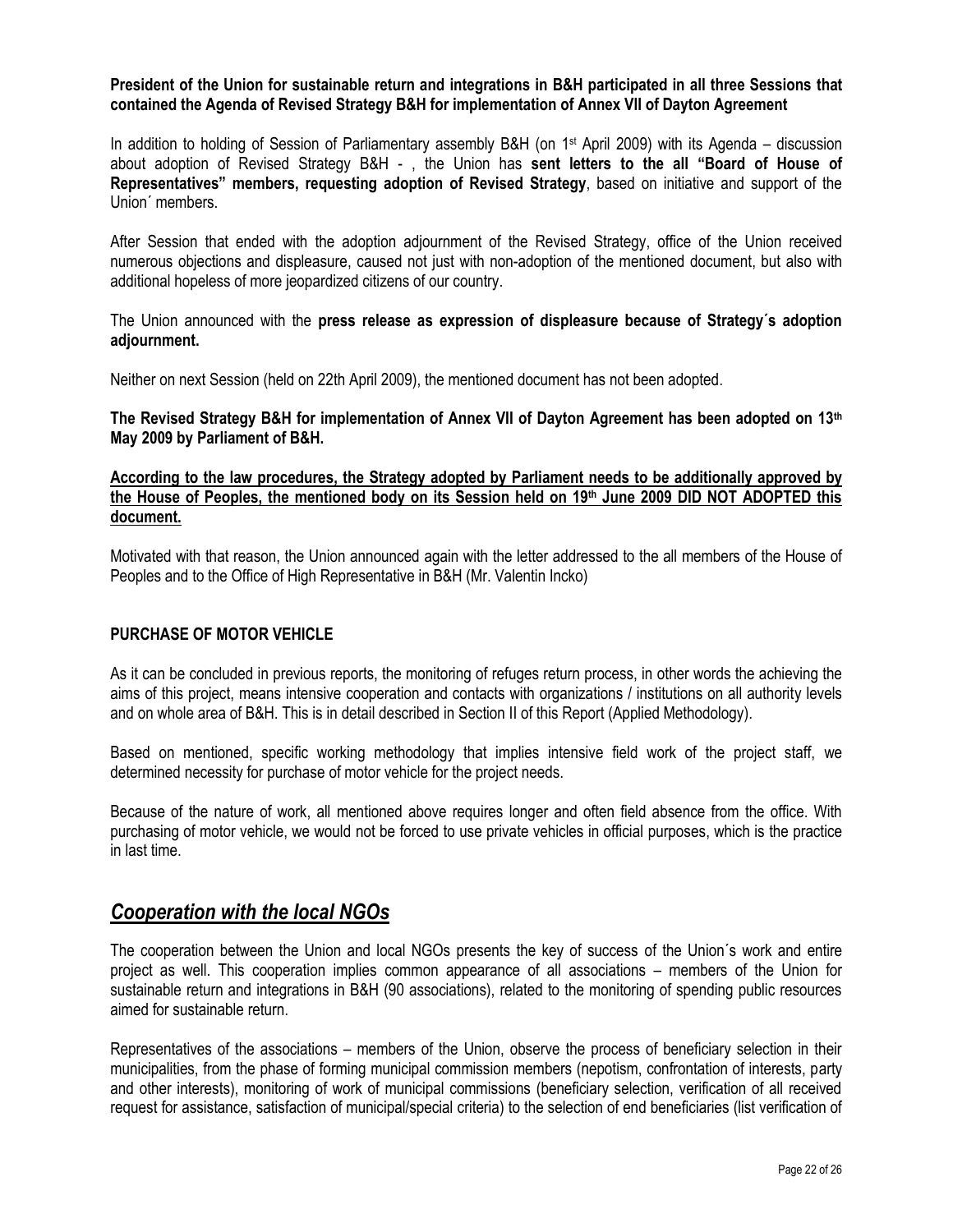end selected beneficiaries, verification if beneficiaries received previous assistance – double beneficiaries,…) and estimation of returnees' socio-economic needs.

Beside of all mentioned activities, **this cooperation presents coordinated and united appearance of organizations network of the Union, as mechanism for monitoring of beneficiaries selection process for assistance and reconstruction of house units. Additionally, this fact is contributing to the improvement of NGOs´ respectability and acceptance of NGOs real function in B&H society as well.** 

Satisfying the obligations toward the end beneficiaries (140.000 persons that live in poorness and that are interested to return in their pre-war houses), the Union for sustainable return and integrations in B&H together with its members provides maintaining of high reputation and trust of this population. Additionally, defined model enables rising of the Union´s importance in the public and higher recognition by other institutions as well.

Dynamic and scope of communication between the Union and local associations are the best illustrated by following facts:

- With representatives of our associations, **the monitors have visited 23 municipalities and 1.122 local communities.**
- The union has received **170 reports** from the field, whereof **70 reports** in year 2009.

Since we have done revision of the Union´s members based on their activities and financial reports, the Union retained 66 active associations. The requests for membership in the Union are approved for 28 new associations – with that number the Union contains **94 active associations**. The request for membership for 5 associations is under consideration.

### *Cooperation with international NGOs*

Related to the project called "Support to the socio-economic reintegration of survived mine victims through creation of working places in communities with higher level of minority return", we were actively involved as a partners in data collection for target population in following municipalities: Bileća, Brod, Derventa, Doboj, Foĉa, Kozarska Dubica, Nevesinje, Rogatica, Sokolac, Srebrenica, Trebinje, Zvornik, Bihać, Bos.Krupa, Busovača, Čapljina, D.Vakuf, Ilidža, Kalesija, Kladanj, Konjic, Livno, Maglaj, Mostar, Novi Travnik, Olovo, Travnik, Trnovo, V.Kladuša, Zavidovići and District Brĉko.

The project is financially supported by *European Union* and co financed by Federal ministry for work and social policy, Federal Employment Service, Fund for professional rehabilitation and employment of disabled persons in Republika Srpska, micro-credit foundation "Partner" and Hypo Alpe Adria Bank BiH. For project implementation is responsible international organization *Mercy Corps Scotland*.

### *MEDIA*

Besides higher levels of authority, all reports about the current situation of return process are delivered to the public media in B&H in a form of press releases. This is opportunity to highlight very good public media attention related to all our reactions.

In **2009** we published seven (7) press releases and held five (5) press conferences.

**We have good cooperation with following TV media:**: NTV HAYAT, RTRS, TVSA, FTV, BHT1, ATV, ALFA, Slobodna Evropa – TV Liberty, cantonal televisions in Mostar, Tuzla, Zenica, Travnik.

**With printed media:** Glas Srpske, Nezavisne novine, Dnevni Avaz, Oslobođenje, Fokus, As, Dnevni list and journal agencies SRNA, FENA, ONASA.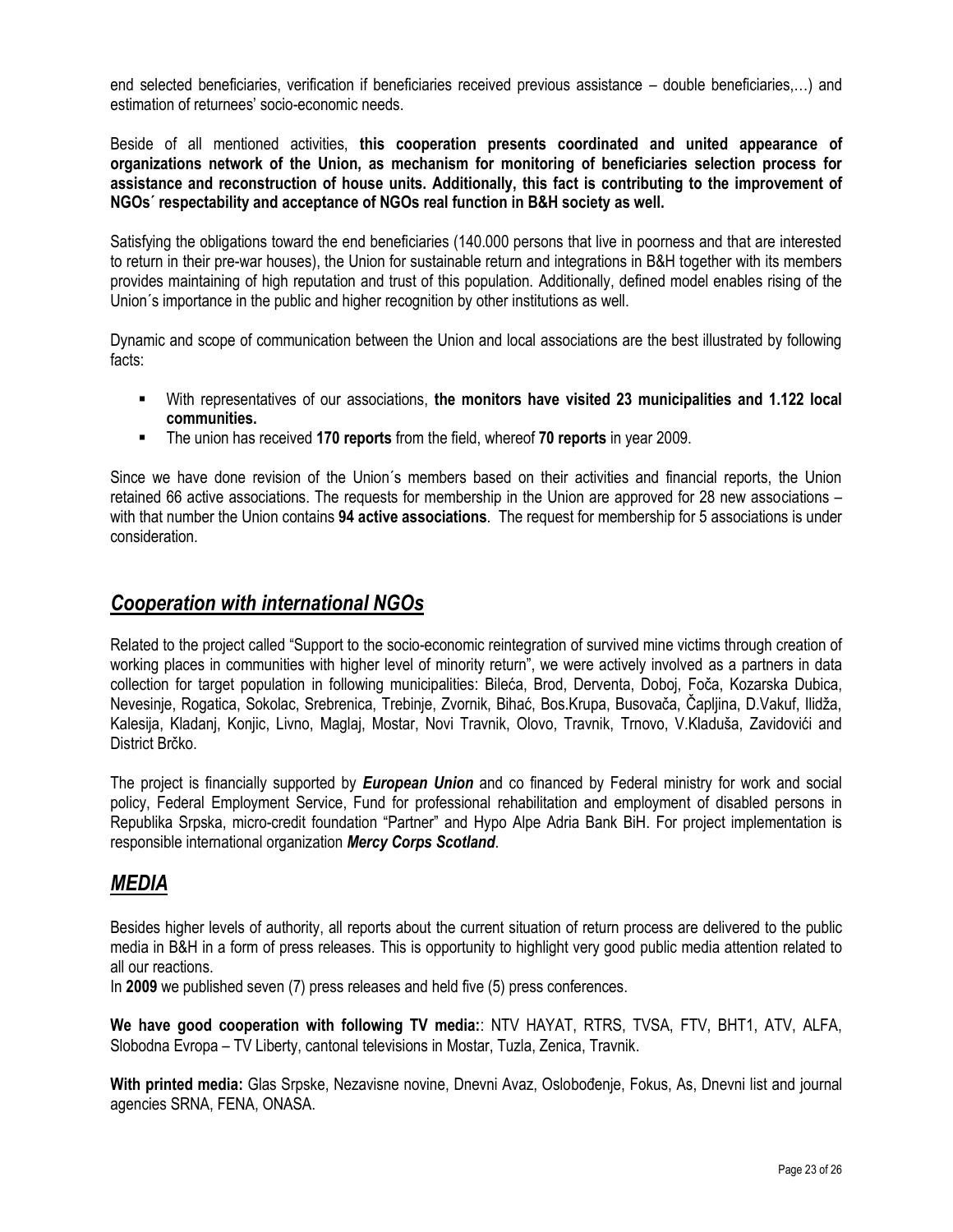# **V. COMING ACTIVITIES**

- Continue with the monitoring process of the beneficiary selection for house reconstruction
- Continue with monitoring of real returnees whose houses are reconstructed and estimation of socioeconomic sustainability of return
- Continue with the data collection for other municipalities, their analysis and to enter in database.
- Analyze of field infomations and creation of reports about return failures.
- Continue to inform State Commission for refugees and displaced persons about the work of municipal commissions for return and about real situation on the field.
- Continue the cooperation on all authority levels
- Continue with organizing of public meetings in major towns of B&H, as reaction of non-acceptance of Revised Strategy for implementation of Annex VII of Dayton Agreement, under the topic: "Return in own homes is blocked".
- Continue to inform publicity about the impacts of return assistance projects and results of cooperation between government and civil society.

## **VI. CONCLUSION**

With this and previous Reports, we hope that we have achieved to illustrate all challenges that we are faced with during the realization of this Project, to demonstrate how hard effort we have made in realization of each single project activity and to prove how substantially complex this project is.

Coordinated coalited appearance of the Union´s organizations network as mechanism for monitoring of beneficiary selection process for reconstruction assistance, open and correct dialog with municipal authorities, remarkably relationship with state authorities and good connections with media, are the main indicators of present success of project implementation.

The project strength lies in tight connection of all above mentioned subjects, and exactly that connection is precondition of the successful project finalization, and precondition for development of new projects within the Union as well.

In order to obtain broader picture about the scope and measure of developed mechanisms for monitoring of return on all authority levels, we quote the following **quantitative indicators for year 2009**:

- The monitors, together with representatives from associations, have *visited 1.122 local communities*
- *70 field reports* are received
- Accomplished *5 Analyses of return situation*
- **EXECOMPLED EXECOMPLE 2015** Complied address book of local communities in Bosnia and Herzegovina
- Organized *25 meetings with representatives of municipalities in Bosnia-Herzegovina*
- The *102 letters have been sent to the municipalities* (feedbacks are received as well)
- Organized *5 meetings with representatives of higher authority levels*
- *Participation in 3 (three) Sessions* of the State Commission for refugees and displaced persons in B&H
- **Participation in 3 (three) Sessions** of the Parliament Assembly of Bosnia-Herzegovina
- *94 letters have been sent to higher authority levels* (Ministry for human rights and refugees of B&H, Federal ministry for refugees and displaced persons, the Parliament Assembly delegates of B&H,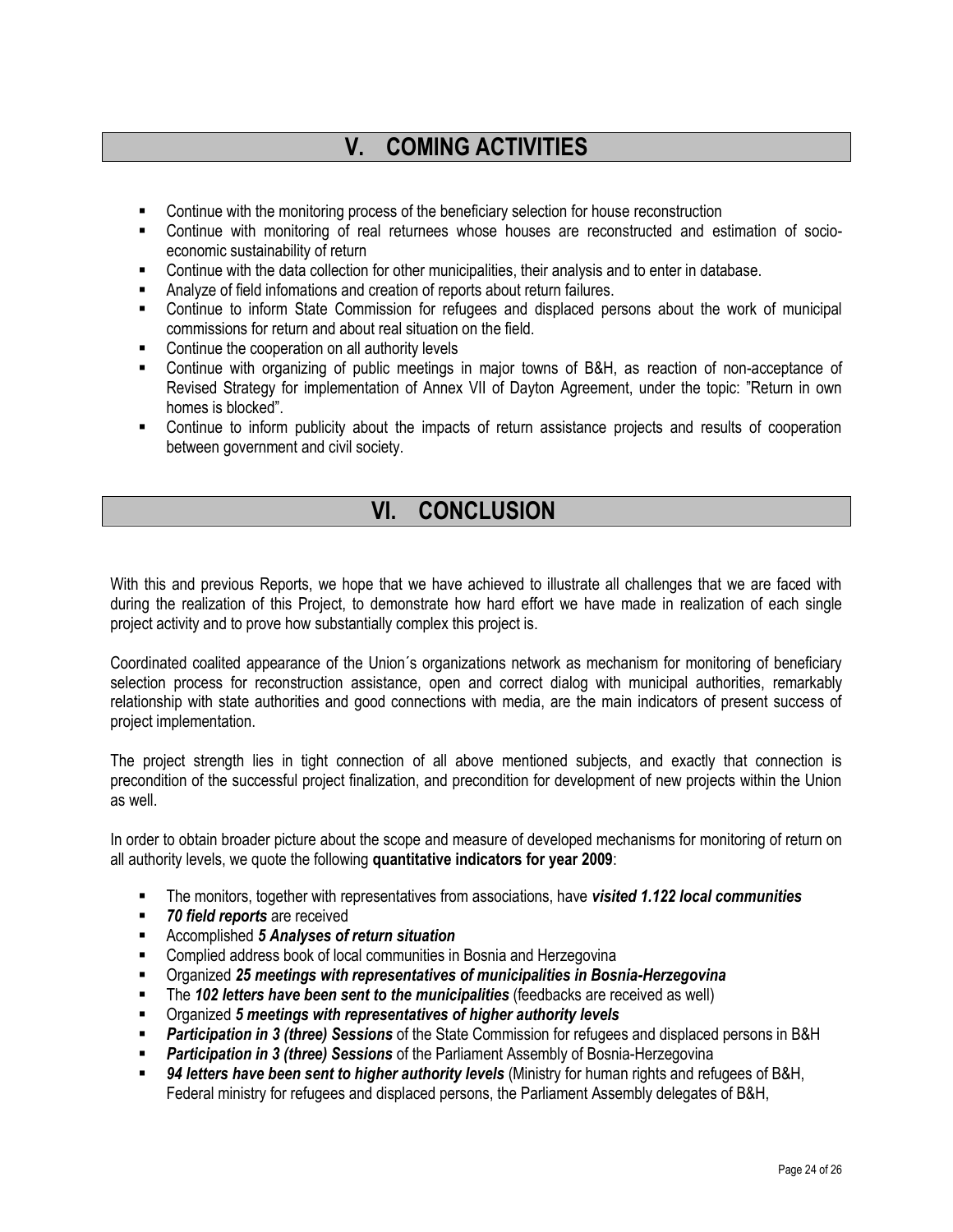Commission for human rights, Constitutional Commission, the Government of District Brcko, the members of Commission for human rights and refugees of B&H)

- Published *7 press releases*
- Organized *five (5) press conferences*
- **More than 30 articles** are published in media.

As it can be concluded, the project implementation goes as it was planned and we will succeed to achieve foreseen project results.

Some of the results are mainly accomplished:

#### *1) Established mechanism for monitoring of beneficiary selection process for reconstruction of house units*

- Monitoring Teams (contained from returnees and intern-displaced persons) are established, educated and furnished with instruments and mechanisms for independent monitoring and verification of return process and delivery of feedbacks for governmental bodies / institutions.
- State Commission for refugees and displaced persons was regularly and directly informed about the work of municipal Commissions for return and about real situation on the field. Commission receives suggestions for actions, based on independent data collecting from the field, to be able to effectively make decisions and to control the process.
- Needs related to the socio-economic sustainability of return are defined, suggestions for adequate actions developed and delivered to the relevant governmental bodies / institutions.
- 2) *Improved transparency of governmental institutions' work improved cooperation between governmental and non-governmental sector* 
	- State Commission and Ministry for human rights and refugees consider seriously all reactions of the Union related to the questions of return process.
	- More effective mechanisms of cooperation and partnership between government and civil society are constituted (work on monitoring of beneficiary selection, creating of revised Strategy, changing of Guidelines…)
	- Both governmental bodies, legislative and executive, receive feedbacks from first hand from those who are directly involved for their decisions and work related to the assistance in refugees return.
	- Report about return oversights (mismatches) is created.
	- The public is informed about the impacts of programs for assistance in return and about results from cooperation between government and civil society as well.

### 3) Improved influence of non-governmental sector on governmental' strategies – more efficient spending of public *funds*

- The Union, as important factor of civil society that acts as coalition, impacts stakeholders
- **IMPROVED INSTANGE IN A LIMP IS A LIMP IN A LIMP IS A LIMP IS A LIMP IS A LIMP IS A LIM**
- With its work, the Union impacts on more adequate and effective spending of public funds.
- Monitoring of real returnees whose houses have been reconstructed and evaluation of socio-economical sustainability of return are done.

Starting from financial management' aspect, it can be concluded that received amount are entirely spent on realization of project activities, as it was planned, and financial report is attached in Annex.